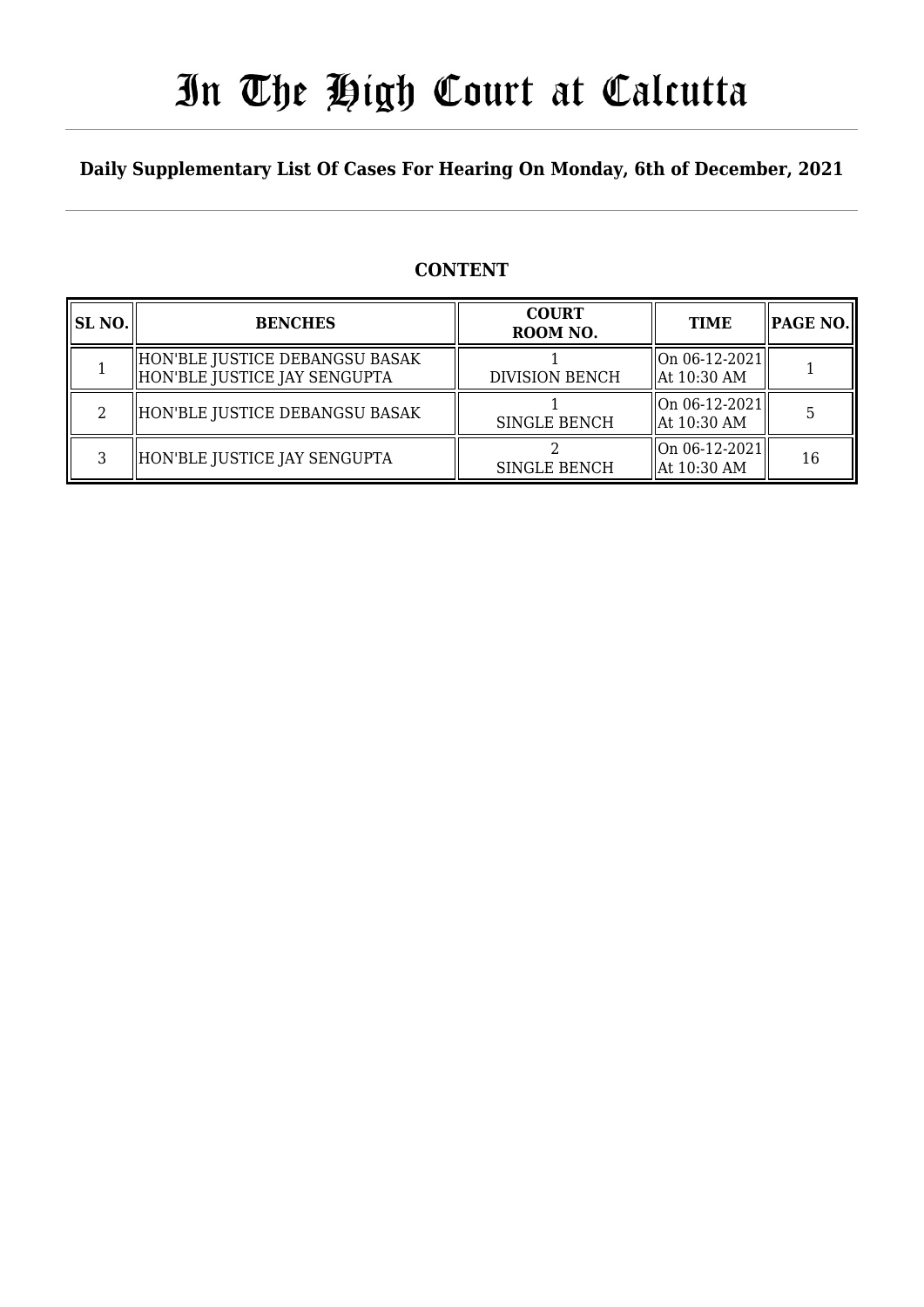

# Calcutta High Court

**In The Circuit Bench at Port Blair**

## **Appellate Side**

**DAILY CAUSELIST For Monday The 6th December 2021**

**COURT NO. 1**

**DIVISION BENCH (DB)**

**AT 10:30 AM**

**HON'BLE JUSTICE DEBANGSU BASAK HON'BLE JUSTICE JAY SENGUPTA**

#### **APPLICATION FOR BAIL** 1 CRM/13/2021 MITA PAL@MITA BISWAS VS THE STATE PARVEJ ANAM RAMENDU AGARWAL **MOTION** 2 WP.CT/168/2021 THE LIEUTENANT GOVERNOR AND ORS. VS PUSPA RANI BISWAS (SASMAL) AND ANR. VIKAS TEWARI, RAMENDU AGARWAL 3 WP.CT/186/2021 THE LIEUTENANT GOVERNOR AND OTHERS VS MRS. RAJINI DEVI (TEWARI) RAMENDU AGARWAL 4 WP.CT/187/2021 THE LIEUTENANT GOVERNOR AND OTHERS VS P. HUSSAIN AND OTHERS RAMENDU AGARWAL 5 WP.CT/188/2021 THE LIEUTENANAT GOVERNOR AND OTHERS VS SABEELA BANU CHENBEN RAMENDU AGARWAL **ORDER XLI RULE II** 6 SAT/10/2020 ANANTA VS RAMACHANDER AND ANR. K.M.B.JAYAPAL ANJILI NAG 7 SA/1/2021 MOSES PANDIAN AND ANR. VS K.JAYARAJ ARUL PRASANTH

IA NO: CAN/1/2021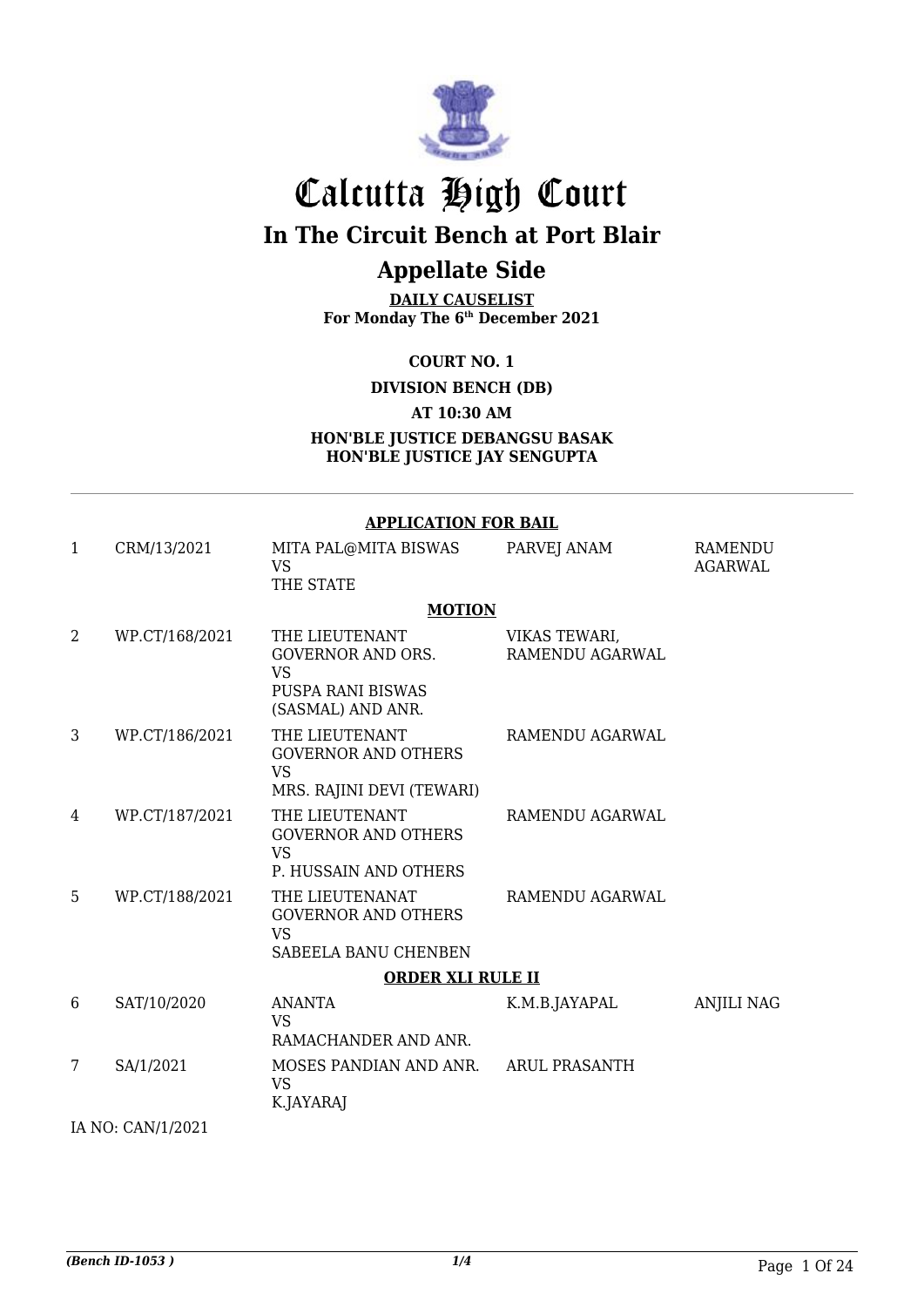| 8  | SAT/2/2021                      | M.RAMESHWARI<br><b>VS</b><br>K.KONDAIAH                                                                                               | <b>ANJILI NAG</b>                                                       |                                                    |
|----|---------------------------------|---------------------------------------------------------------------------------------------------------------------------------------|-------------------------------------------------------------------------|----------------------------------------------------|
| 9  | SAT/3/2021                      | <b>SWAPAN MISTRY</b><br><b>VS</b><br>SUDHIR CHANDRA DAS                                                                               | <b>ANANDA HALDER</b>                                                    |                                                    |
| 10 | SAT/7/2021                      | AND ORS.<br>SUDHIR CHANDRA DAS<br><b>VS</b><br><b>GOPAL MISTRY AND</b><br><b>OTHERS</b>                                               | <b>GOPALA BINNU</b><br><b>KUMAR</b>                                     |                                                    |
|    | IA NO: CAN/1/2021               |                                                                                                                                       |                                                                         |                                                    |
|    |                                 | <b>APPLICATION</b>                                                                                                                    |                                                                         |                                                    |
| 11 | MA/26/2019<br>IN WP 256/2016    | VIKASH KUMAR SINGH<br><b>VS</b><br>THE SYNDICATE BANK AND                                                                             | <b>KRISHNA RAO</b>                                                      | N.A.KHAN,<br>R.K.NANDY                             |
|    |                                 | ORS.                                                                                                                                  |                                                                         |                                                    |
|    | IA NO: CAN/1/2021               |                                                                                                                                       |                                                                         |                                                    |
| 12 | MA/33/2020                      | ANDAMAN AND NICOBAR<br>STATE COOPERATIVE BANK<br><b>LIMITED</b><br><b>VS</b><br>THE ANDAMAN AND<br>NICOBAR ADMINISTRATION<br>AND ORS. | B.BHATTACHARYA,<br>V.BOSE, A.GHATAK,<br>MD. A.ANSARI,<br><b>TASNEEM</b> | P.M.MUKHERJEE,<br>P.K.DAS, ARUL<br><b>PRASANTH</b> |
|    | IA NO: CAN/1/2021               |                                                                                                                                       |                                                                         |                                                    |
|    | wt13 WPA/6067/2020              | ANDAMAN AND NICOBAR<br>STATE COOPERATIVE BANK<br>LIMITED<br><b>VS</b><br>THE ANDAMAN AND<br>NICOBAR ADMINISTRATION<br>AND ORS.        | B.BHATTACHARYA,<br>V.BOSE, A.GHATAM,<br><b>A.ANSARI</b>                 | KRISHNA RAO                                        |
|    | IA NO: CAN/1/2021               |                                                                                                                                       |                                                                         |                                                    |
| 14 | FAT/3/2021                      | <b>U.V.ANUMOD</b><br><b>VS</b><br>T.RAJITHA KUMARI                                                                                    | K.M.B.JAYAPAL                                                           |                                                    |
| 15 | FAT/4/2021                      | MOHAMMED HANEEFA<br>VS<br>SARITA SUKUMARI KUJUR<br><b>ALIAS SAFEENA</b>                                                               | <b>ANANDA HALDER</b>                                                    |                                                    |
| 16 | CRA/11/2021                     | <b>PETER</b><br><b>VS</b><br>THE STATE                                                                                                | DEEP CHAIM KABIR                                                        | RAMENDU<br><b>AGARWAL</b>                          |
| 17 | CRA/14/2021                     | NANDO MONDAL<br><b>VS</b><br>THE STATE                                                                                                | K.SABIR                                                                 |                                                    |
|    | IA NO: CRAN/1/2021, CRAN/2/2021 |                                                                                                                                       |                                                                         |                                                    |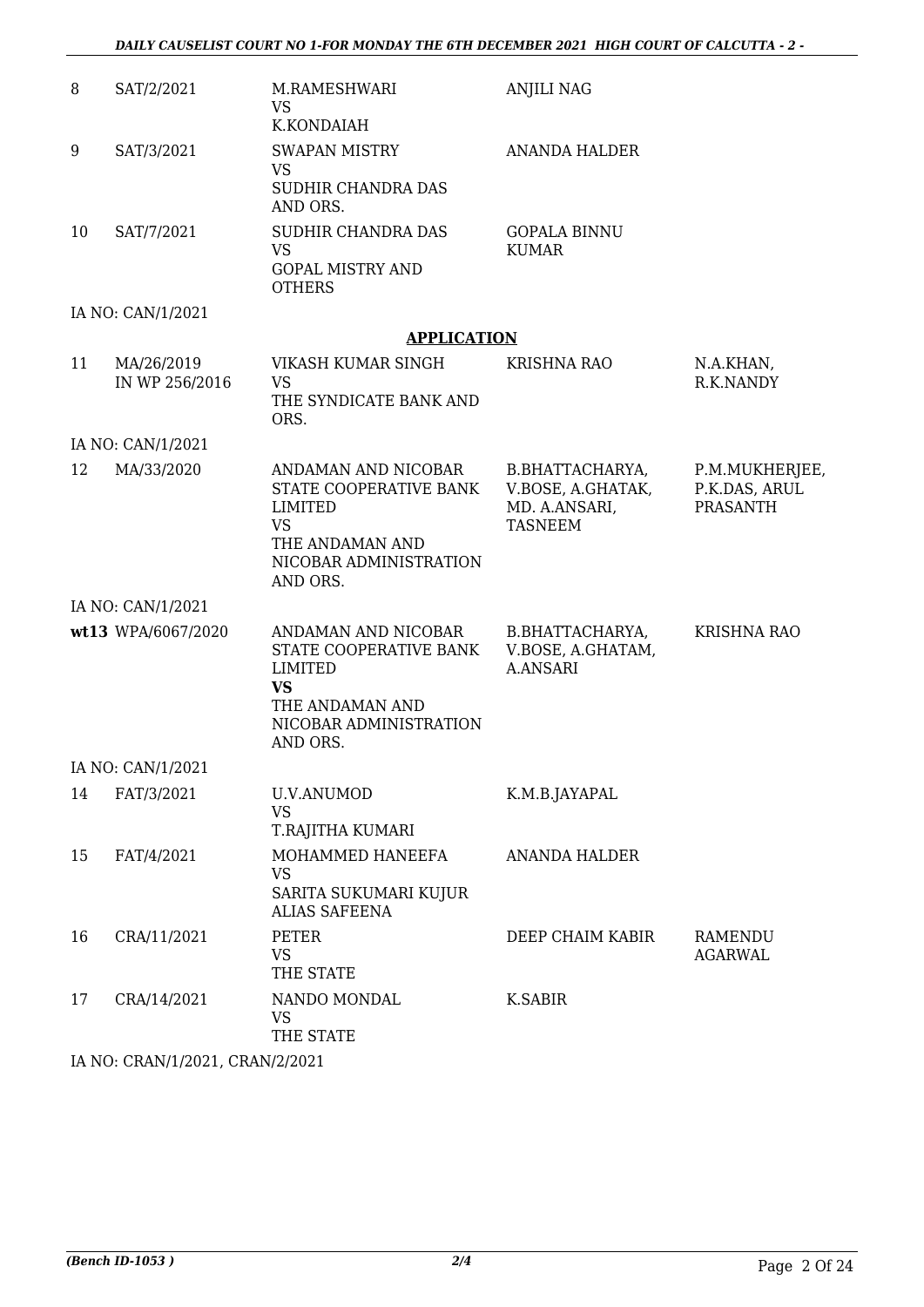| 18 | MA/17/2021<br>IN WPA 177/2021             | ROBERT JAMES<br><b>VS</b><br>THE ANDAMAN AND<br>NICOBAR ADMINISTRATION<br>AND ORS.                                 | RAKESH PAL GOBIND,<br>S.C.MISHRA          |                                     |  |  |
|----|-------------------------------------------|--------------------------------------------------------------------------------------------------------------------|-------------------------------------------|-------------------------------------|--|--|
|    | IA NO: CAN/2/2021, CAN/1/2021             |                                                                                                                    |                                           |                                     |  |  |
| 19 | MA/19/2021                                | M/S HINDUSTAN TRADERS<br><b>VS</b><br>THE ASSISTANT<br>PROVIDENT FUND<br><b>COMMISSIONER AND</b><br><b>ANOTHER</b> | <b>G.BINNU KUMAR</b>                      |                                     |  |  |
|    | IA NO: CAN/2/2021, CAN/3/2021, CAN/1/2021 |                                                                                                                    |                                           |                                     |  |  |
| 20 | MA/26/2021<br>IN WP 212/2021              | THE ANDAMAN AND<br>NICOBAR ADMINISTRATION<br><b>AND OTHERS</b><br><b>VS</b>                                        | RAMENDU AGARWAL                           | DEEP CHAIM KABIR                    |  |  |
|    |                                           | SHAJAN T.OOMMEN                                                                                                    |                                           |                                     |  |  |
|    | IA NO: CAN/1/2021, CAN/2/2021             |                                                                                                                    |                                           |                                     |  |  |
|    |                                           | <b>CONTEMPT APPLICATION</b>                                                                                        |                                           |                                     |  |  |
| 21 | CPAN/9/2021                               | MATHEW JOSEPH<br><b>VS</b><br>S.RAMESH KUMAR,<br><b>TEHSILDAR</b>                                                  | <b>ANJILI NAG</b>                         |                                     |  |  |
|    | <b>FOR HEARING</b>                        |                                                                                                                    |                                           |                                     |  |  |
| 22 | WP.CT/228/2008                            | <b>IRENE NICOLAS</b><br><b>VS</b><br>UNION IOF INDIA                                                               | <b>ANJILI NAG</b>                         |                                     |  |  |
| 23 | FA/1/2019                                 | <b>ASHIM NANDI</b><br><b>VS</b><br><b>RINA BEPARI</b>                                                              | <b>ANJILI NAG</b>                         | RINA BEPARI IN<br><b>PERSON</b>     |  |  |
| 24 | FMAT/4/2019                               | THE EXECUTIVE ENGINEER<br><b>VS</b><br>C.V.THOMAS                                                                  | <b>ARUL PRASANTH</b>                      | <b>GOPALA BINNU</b><br><b>KUMAR</b> |  |  |
| 25 | CRA/7/2019                                | THE STATE<br><b>VS</b><br>A.MOHAN @ VELU                                                                           | <b>SUMIT KARMAKAR</b>                     | RAKESH PAL<br><b>GOBIND</b>         |  |  |
|    | IA NO: CRAN/1/2021                        |                                                                                                                    |                                           |                                     |  |  |
| 26 | WP.CT/90/2019                             | SELVARAJ RAJU<br><b>VS</b><br>UNION OF INDIA AND ORS.                                                              | K.SABIR                                   | <b>SIVABALAN</b>                    |  |  |
| 27 | CRA/2/2020                                | SHYAMA KANTO BISWAS<br><b>VS</b><br>THE STATE                                                                      | D.ILANGO                                  | <b>RAMENDU</b><br><b>AGARWAL</b>    |  |  |
| 28 | FAT/3/2020                                | A.SELVAKUMAR<br><b>VS</b><br>S.BHUVANESHWARI                                                                       | K.M.B.JAYAPAL                             | A.K.CHAKRABORTHY                    |  |  |
| 29 | MA/9/2020                                 | THE HON'BLE LT.<br>GOVERNOR AND ORS.<br><b>VS</b><br>ANDAMAN SARVAJANIK<br>NIRMAN VIBAGH MAZDOOR<br>SANGH AND ORS. | MEGHAJIT<br>MUKHERJEE,<br>RAMENDU AGARWAL | <b>GOPALA BINNU</b><br><b>KUMAR</b> |  |  |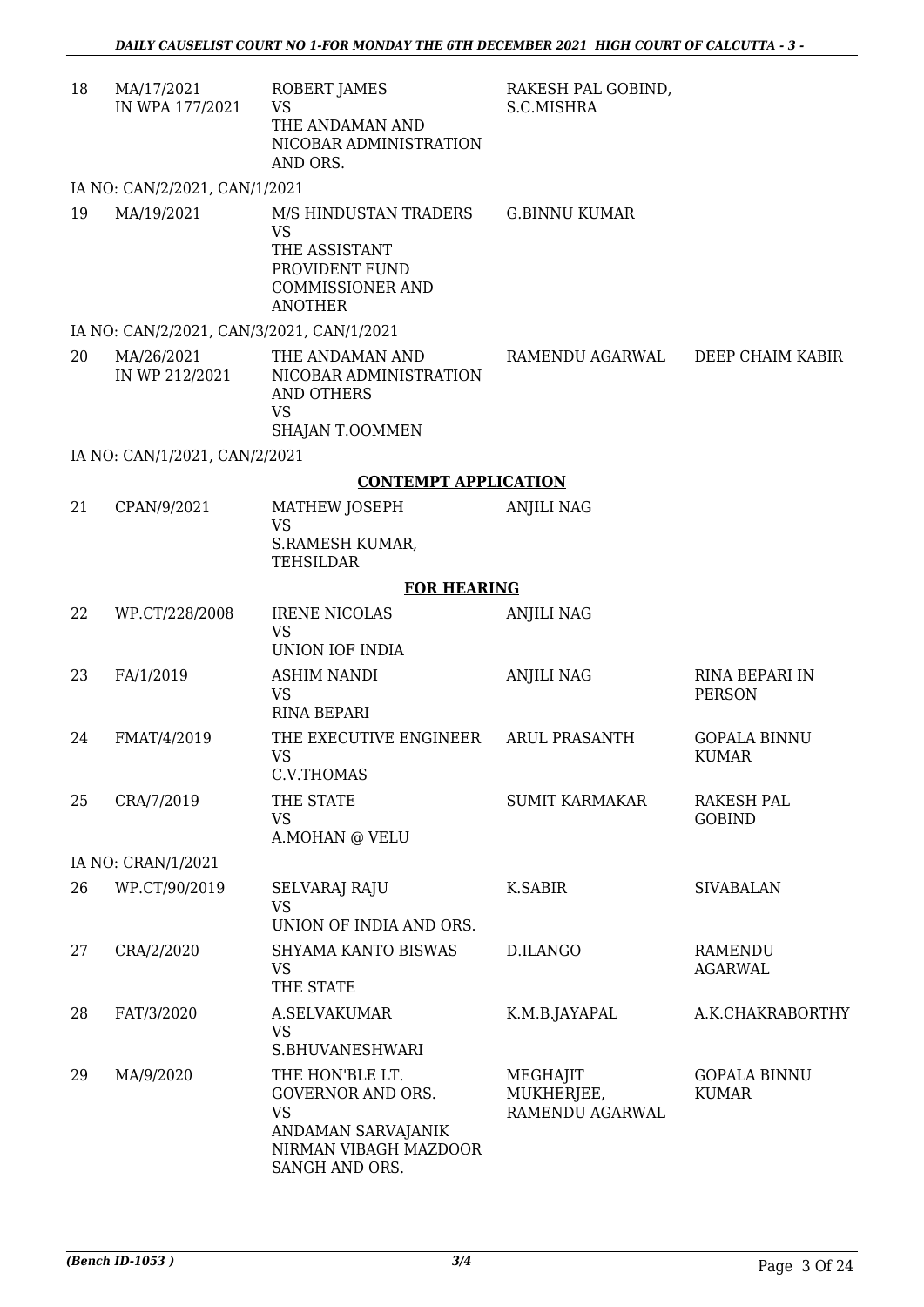|    | wt30 MA/10/2020    | THE GENERAL MANAGER<br><b>VS</b><br>R.ALANGARAM AND SONS<br>AND ORS.                               | <b>ANJILI NAG</b>                         | <b>GOPALA BINNU</b><br><b>KUMAR</b>                        |
|----|--------------------|----------------------------------------------------------------------------------------------------|-------------------------------------------|------------------------------------------------------------|
|    | wt31 WPA/133/2020  | <b>BARATANG FOREST</b><br>WORKER'S UNION AND<br>ANR.<br><b>VS</b><br>UNION OF INDIA AND 05<br>ORS. | <b>GOPALA BINNU</b><br><b>KUMAR</b>       | MEGHAJIT<br>MUKHERJEE,<br><b>RAMENDU</b><br><b>AGARWAL</b> |
|    | wt32 WPA/162/2019  | THE DEPUTY<br><b>CONSERVATOR OF</b><br><b>FORESTS</b><br><b>VS</b><br>P.TATA RAO AND OTHERS        | MEGHAJIT<br>MUKHERJEE,<br>RAMENDU AGARWAL | <b>GOPALA BINNU</b><br><b>KUMAR</b>                        |
| 33 | WPA(P)/82/2020     | P.KANNAN<br><b>VS</b><br>THE LIEUTENANT<br>GOVERNOR AND ORS.                                       | K.M.B JAYAPAL                             | <b>KRISHNA RAO</b>                                         |
| 34 | WP.CT/132/2020     | THE LIEUTENANT<br>GOVERNOR AND ORS.<br><b>VS</b><br>D.C.SUBRAMANYAM AND<br>ORS.                    | <b>KRISHNA RAO</b>                        | PHATIK CHANDRA<br><b>DAS</b>                               |
| 35 | FAT/1/2021         | RAM CHANDER<br><b>VS</b><br><b>ANANTA</b>                                                          | <b>ANJILI NAG</b>                         | KMB JAYAPAL                                                |
| 36 | CRA/2/2021         | RAGHUNATH MONDAL<br>VS<br>THE STATE                                                                | DEEP CHAIM KABIR,<br><b>AJIT PRASAD</b>   | A.S.ZINU                                                   |
| 37 | CRA/4/2021         | THE STATE<br><b>VS</b><br>DR. B.PRABHURAM                                                          | <b>KRISHNA RAO</b>                        | ANJILI NAG,<br>D.ILANGO                                    |
|    | IA NO: CRAN/2/2021 |                                                                                                    |                                           |                                                            |
| 38 | MA/5/2021          | THESLEEMA M.K.<br><b>VS</b><br>ANDAMAN AND NICOBAR<br>ADMINISTRATION AND<br>ORS.                   | N.A.KHAN                                  | <b>RAMENDU</b><br><b>AGARWAL</b>                           |

IA NO: CAN/1/2021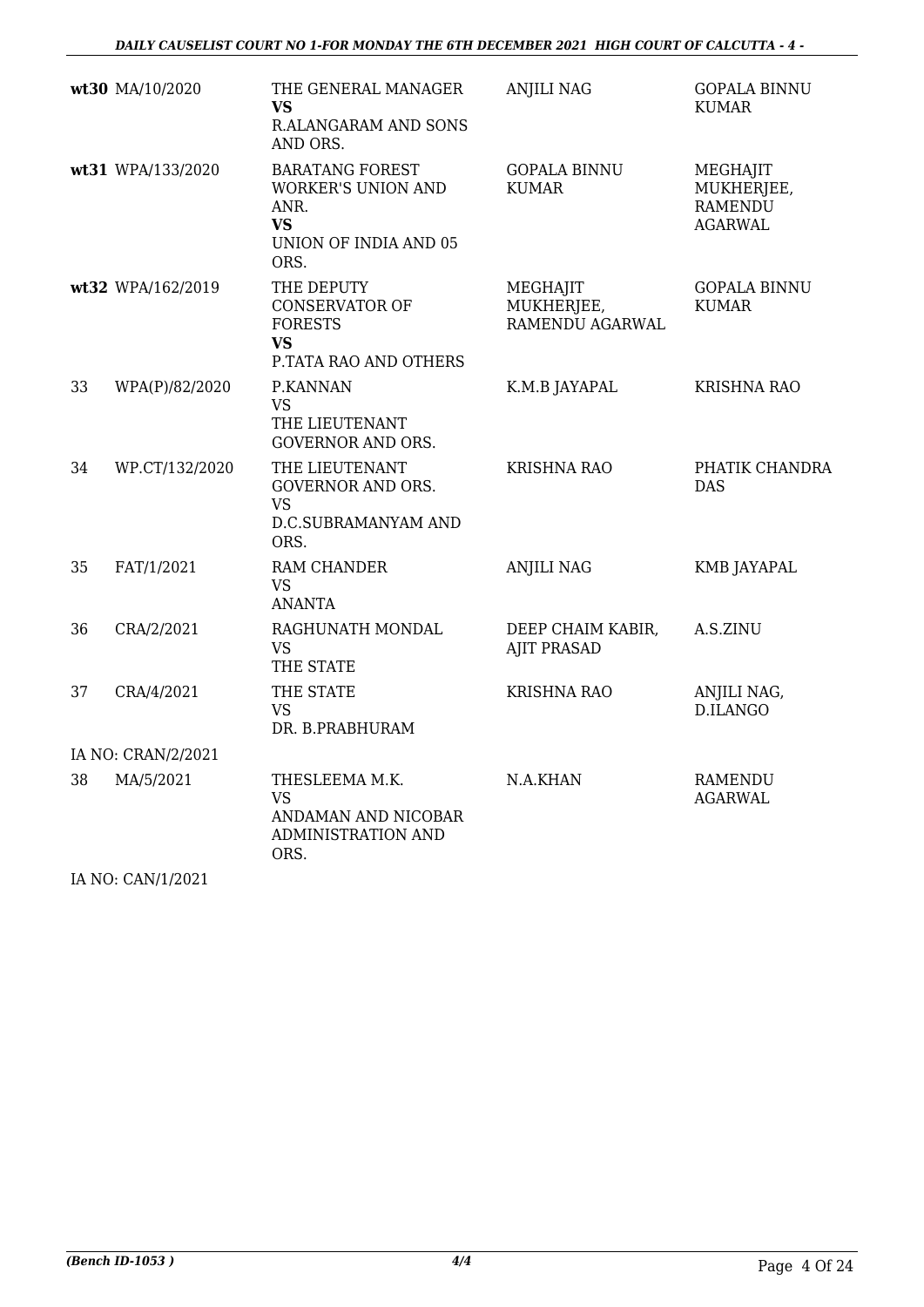

# Calcutta High Court

**In The Circuit Bench at Port Blair**

# **Appellate Side**

**DAILY CAUSELIST For Monday The 6th December 2021**

### **COURT NO. 1**

**SINGLE BENCH (SB)**

### **AT 10:30 AM**

### **HON'BLE JUSTICE DEBANGSU BASAK**

**(SINGLE BENCH WILL SIT AFTER COMPLETION OF DIVISION BENCH)**

|   |                | <b>MOTION</b>                                                                                     |                                     |                                       |
|---|----------------|---------------------------------------------------------------------------------------------------|-------------------------------------|---------------------------------------|
| 1 | CRR/24/2019    | ANIL KUMAR DHALI<br><b>VS</b><br>THE STATE                                                        | RAKESH PAL GOBIND                   | <b>SANTOSH KUMAR</b><br><b>MANDAL</b> |
| 2 | WPA/10430/2020 | LAXMI<br><b>VS</b><br>THE ANDAMAN AND<br>NICOBAR ADMINISTRATION<br>AND ORS.                       | K.VIJAY KUMAR                       |                                       |
| 3 | CO/10/2021     | T.LAXMIKANTAN AND<br><b>OTHERS</b><br><b>VS</b><br><b>POOMAIL</b>                                 | <b>KMB JAYAPAL</b>                  |                                       |
| 4 | CRR/12/2021    | T.KRISHNAMOORTHY<br><b>VS</b><br>THE STATE                                                        | <b>ANJILI NAG</b>                   | S.KARMAKAR                            |
| 5 | CO/14/2021     | <b>BALBIR SINGH AND</b><br><b>ANOTHER</b><br><b>VS</b><br><b>GYAN SINGH</b>                       | <b>ANJILI NAG</b>                   |                                       |
| 6 | CO/15/2021     | SMTI SARALA BAIDYA<br><b>VS</b><br><b>SAKTHI VEL</b>                                              | <b>ARUL PRASANTH</b>                |                                       |
| 7 | CO/16/2021     | <b>SULMANI</b><br><b>VS</b><br><b>JOHNRAJ</b>                                                     | <b>GOPALA BINNU</b><br><b>KUMAR</b> |                                       |
| 8 | CO/20/2021     | ST. MARY CHARITABLE AND<br>EDUCATIONAL SOCIETY<br><b>AND OTHERS</b><br><b>VS</b><br>POONAM KUMARI | <b>GOPALA BINNU</b><br><b>KUMAR</b> |                                       |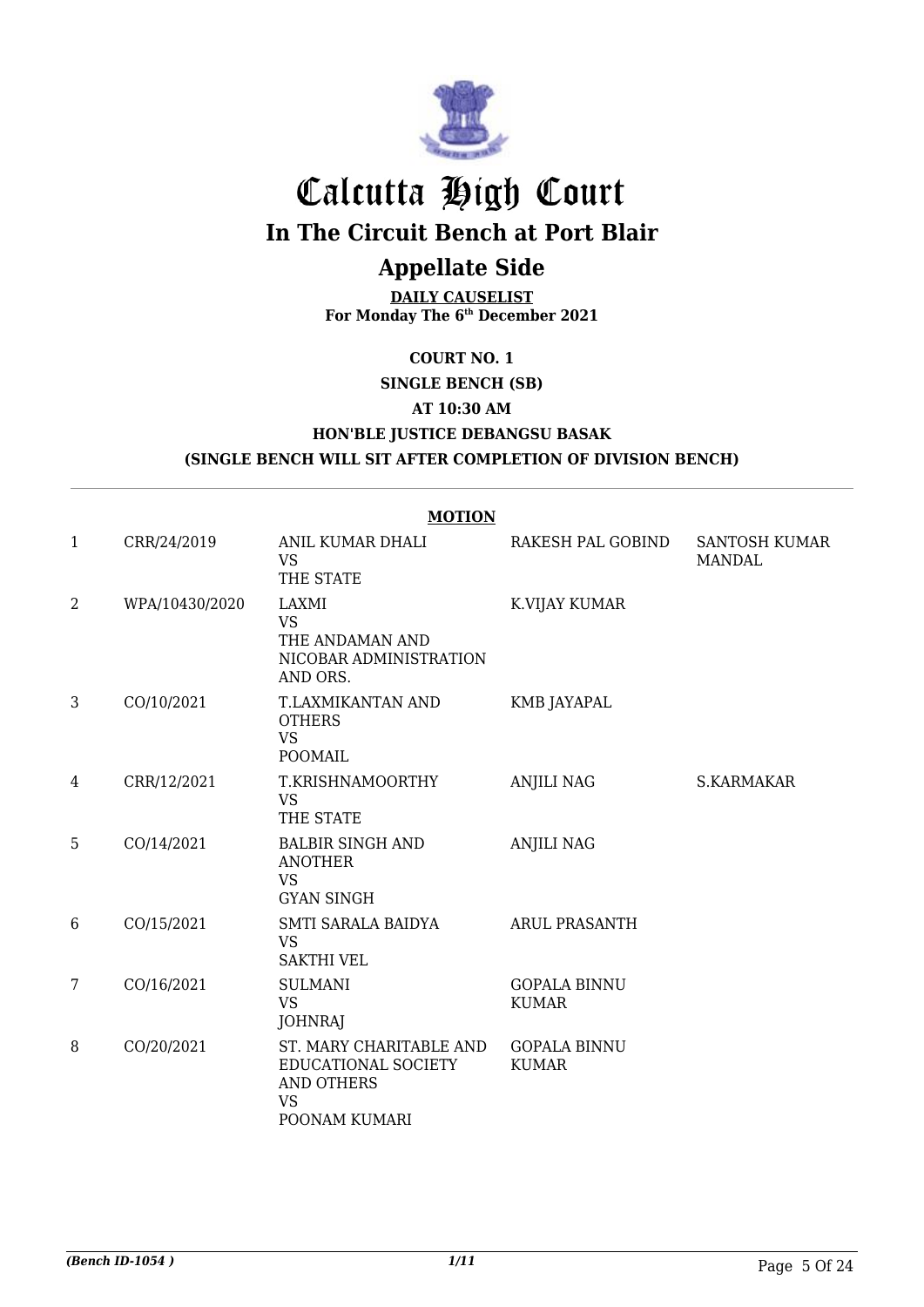| 9  | WPA/78/2021       | ABDUL HASSIM AND ORS.<br><b>VS</b><br>THE LIEUTENANT<br><b>GOVERNOR AND ORS.</b>           | MOHD. TABRAIZ                       | KRISHNA RAO, ARUL<br>PRASANTH            |
|----|-------------------|--------------------------------------------------------------------------------------------|-------------------------------------|------------------------------------------|
| 10 | WPA/104/2021      | SMTI. VELLAIAMMAL<br>VS<br>THE ANDAMAN AND<br>NICOBAR ADMINISTRATION<br>AND 03 ORS.        | R. ARUL PETER                       | <b>KRISHNA RAO</b>                       |
| 11 | WPA/118/2021      | POULOUS ANAND<br><b>VS</b><br>THE ANDAMAN AND<br>NICOBAR ADMINISTRATION<br>AND ORS.        | K.M.B.JAYAPAL,<br>G.MINI            | <b>KRISHNA RAO</b>                       |
| 12 | WPA/120/2021      | DOMINIC BARLA<br><b>VS</b><br>THE ANDAMAN AND<br>NICOBAR ADMINISTRATION<br>AND ORS.        | K.M.B.JAYAPAL,<br>G.MINI            | <b>KRISHNA RAO</b>                       |
| 13 | WPA/122/2021      | MATEL MINJ AND ANR.<br><b>VS</b><br>THE ANDAMAN AND<br>NICOBAR ADMINISTRATION<br>AND ORS.  | K.M.B.JAYAPAL,<br>G.MINI            | KRISHNA RAO, AJAY<br><b>KUMAR MANDAL</b> |
| 14 | WPA/126/2021      | SMTI. PAVITRA KUMARI<br><b>VS</b><br>THE ANDAMAN AND<br>NICOBAR ADMINISTRATION<br>AND ORS. | K.M.B.JAYAPAL AND<br>G. MINI        | <b>VIKAS TEWARY</b>                      |
| 15 | WPA/138/2021      | M.K.BANERJEE<br><b>VS</b><br>ANDAMAN AND NICOBAR<br><b>ADMINISTRATION AND</b><br>ORS.      | K.M.B.JAYAPAL,<br>G.MINI            | ARUL PRASANTH                            |
| 16 | WPA/155/2021      | <b>SEEMA DEVI</b><br><b>VS</b><br>THE ANDAMAN AND<br>NICOBAR ADMINISTRATION<br>AND ANR.    | K.M.B.JAYAPAL                       | <b>AJAY KUMAR</b><br><b>MANDAL</b>       |
| 17 | WPA/159/2021      | <b>ARUN MISHRA</b><br><b>VS</b><br>THE ANDAMAN AND<br>NICOBAR ADMINISTRATION<br>AND ORS.   | K. VIJAY KUMAR                      | <b>KRISHNA RAO</b>                       |
| 18 | WPA/180/2021      | NATIONAL UNION OF<br>SEAFARERS OF INDIA<br><b>VS</b><br>THE LIEUTENANT<br><b>GOVERNOR</b>  | <b>GOPALA BINNU</b><br><b>KUMAR</b> |                                          |
|    | IA NO: CAN/1/2021 |                                                                                            |                                     |                                          |
| 19 | WPA/194/2021      | ANDAMAN SARVAJANIK<br>NIRMAN VIBAGH MAZDOOR<br>SANGH AND ANOTHER<br><b>VS</b>              | <b>G.BINNU KUMAR</b>                | <b>VIKAS TEWARY</b>                      |
|    |                   | THE LT. GOVERNOR AND<br><b>OTHERS</b>                                                      |                                     |                                          |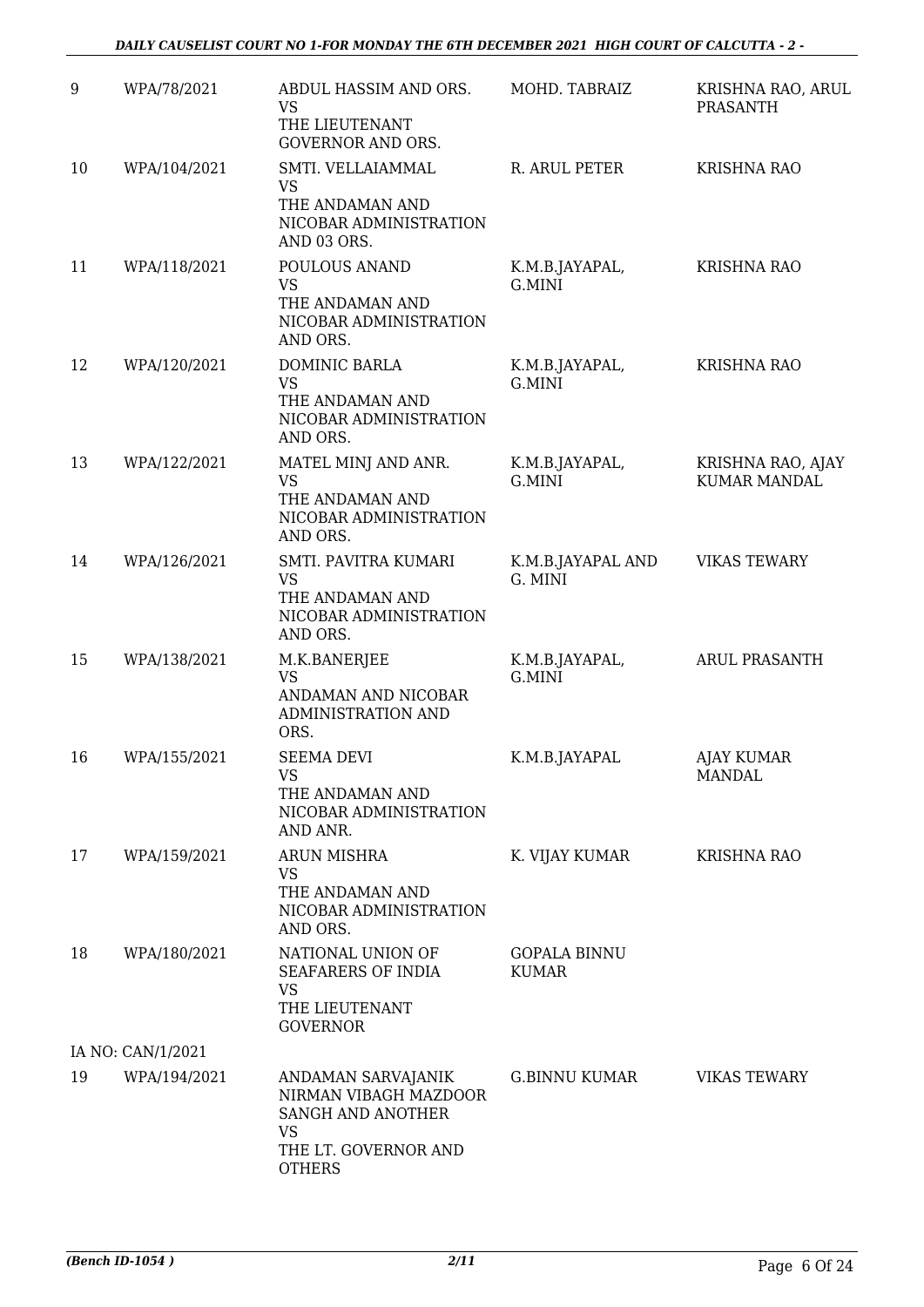| 20 | WPA/199/2021      | SHONA LAVALAI ROY AND<br><b>ANOTHERS</b><br><b>VS</b><br>THE ANDAMAN AND<br>NICOBAR ADMINISTRATION<br><b>AND OTHERS</b>        | KMB JAYAPAL, G MINI                 |                     |
|----|-------------------|--------------------------------------------------------------------------------------------------------------------------------|-------------------------------------|---------------------|
| 21 | WPA/206/2021      | CENTRE OF INDIAN TRADE<br><b>UNIONS</b><br><b>VS</b><br>THE HONBLE<br>LT.GOVERNOR                                              | <b>GOPALA BINNU</b><br><b>KUMAR</b> |                     |
| 22 | WPA/216/2021      | KALACHAND GHARAMI<br><b>VS</b><br>THE LIEUTENANT<br><b>GOVERNOR AND ORS</b>                                                    | ANANDA HALDER                       | <b>KRISHNA RAO</b>  |
| 23 | WPA/222/2021      | P.AMEENA KUTTY<br><b>VS</b><br>ANDAMAN AND NICOBAR<br>ADMINISTRATION AND<br>ORS.                                               | MOHAMMED<br>TABRAIZ                 |                     |
| 24 | WPA/244/2021      | M/S SAGAR ENGINEERING<br><b>INDUSTRIES</b><br><b>VS</b><br>THE LIEUTENANT<br><b>GOVERNOR AND OTHERS</b>                        | <b>GOPALA BINNU</b><br><b>KUMAR</b> |                     |
|    | IA NO: CAN/1/2021 |                                                                                                                                |                                     |                     |
| 25 | WPA/248/2021      | M/S RAGASUMUM<br>CONSTRUCTORS AND ORS<br><b>VS</b><br>THE LIEUTENANT                                                           | <b>GOPALA BINNU</b><br><b>KUMAR</b> |                     |
|    |                   | <b>GOVERNOR AND OTHERS</b>                                                                                                     |                                     |                     |
| 26 | WPA/255/2021      | KALPANA GOLDER<br><b>VS</b><br>THE ANDAMAN AND<br>NICOBAR ADMINISTRATION<br>AND OTHERS                                         | <b>GOPALA BINNU</b><br><b>KUMAR</b> |                     |
| 27 | WPA/261/2021      | M/S RIFLEX INDUSTRIES<br>PVT. LTD. (UNIT-V) AND<br><b>ANOTHER</b><br><b>VS</b><br>THE LIEUTENANT<br><b>GOVERNOR AND OTHERS</b> | ANJILI NAG                          | <b>VIKAS TEWARY</b> |
| 28 | WPA/267/2021      | <b>VINITHA KUMARI</b><br><b>VS</b><br>THE LIEUTENANT<br><b>GOVERNOR AND OTHERS</b>                                             | K.M.B.JAYAPAL                       |                     |
| 29 | WPA/269/2021      | K. KANTHAM<br><b>VS</b><br>THE ASSISTANT ENGINEER                                                                              | <b>K.SABIR</b>                      |                     |
| 30 | WPA/274/2021      | P.VENKATESHWAR RAO<br>VS<br>PORT BLAIR MUNICIPAL<br>COUNCIL AND ORS                                                            | K.VIJAY KUMAR                       |                     |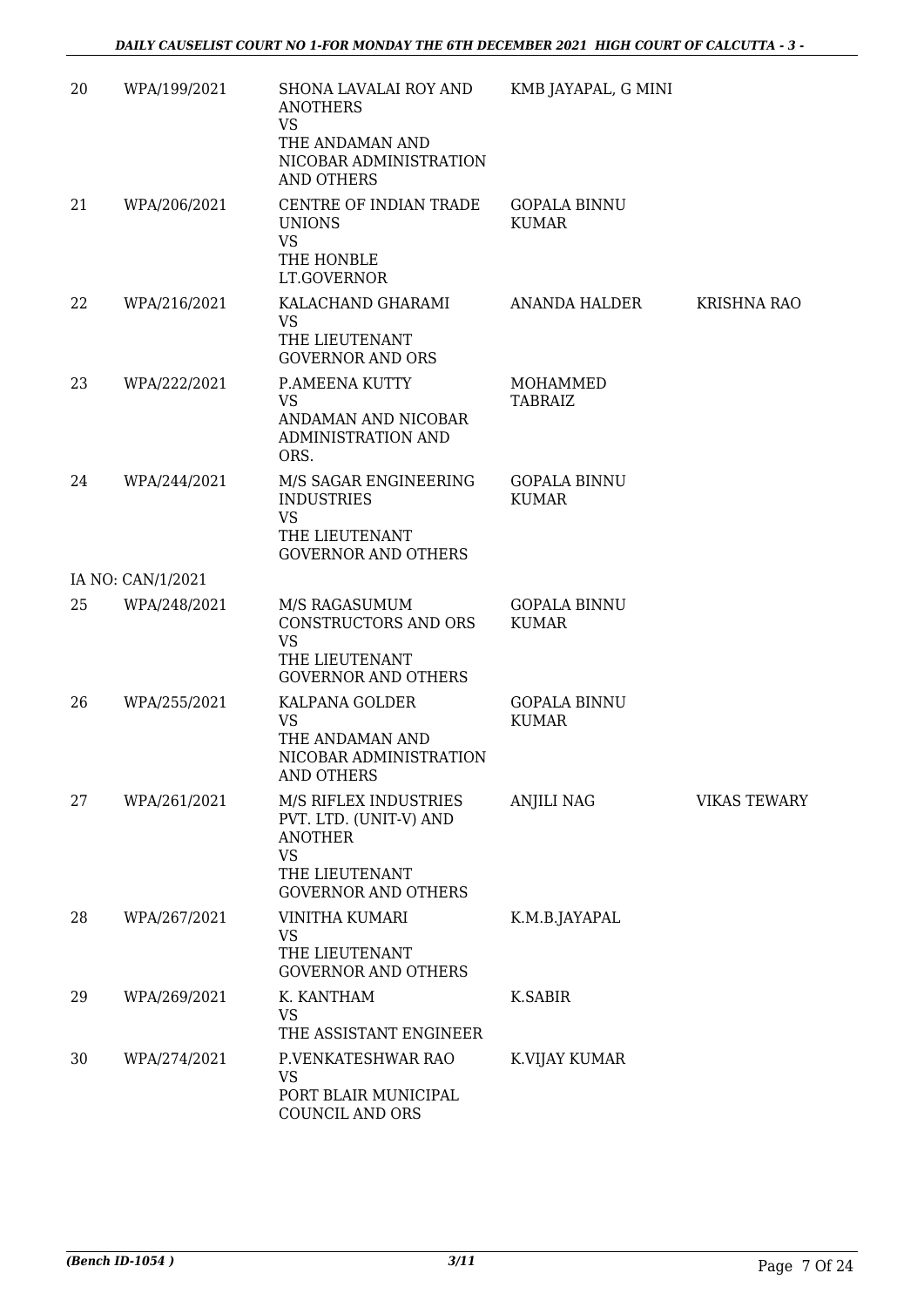| 31 | WPA/277/2021       | G. NEDUNCHEZIAN<br><b>VS</b><br>THE ANDAMAN AND                                                                        | LOKESH CHEZIAN.N               | <b>VIKAS TEWARY</b> |
|----|--------------------|------------------------------------------------------------------------------------------------------------------------|--------------------------------|---------------------|
|    |                    | NICOBAR ADMINISTRATION<br><b>AND OTHERS</b>                                                                            |                                |                     |
| 32 | WPA/279/2021       | <b>DILIP KUMAR</b>                                                                                                     | PARDESHIA MUNDA                | <b>VIKAS TEWARY</b> |
|    |                    | <b>VS</b><br>THE UNION OF INDIA AND<br><b>OTHERS</b>                                                                   |                                |                     |
| 33 | WPA/283/2021       | PRASANNA KUMARI<br><b>VS</b>                                                                                           | <b>C.KALA DEVI</b>             |                     |
|    |                    | THE SUPERINTENDING<br><b>ENGINEER AND OTHERS</b>                                                                       |                                |                     |
| 34 | WPA/285/2021       | K.NAGAVALLI                                                                                                            | C.KALA DEVI                    |                     |
|    |                    | <b>VS</b><br>THE SUPERINTENDING<br><b>ENGINEER AND OTHERS</b>                                                          |                                |                     |
| 35 | WPA/287/2021       | RAJA LAKSHMY<br><b>VS</b>                                                                                              | <b>C.KALA DEVI</b>             |                     |
|    |                    | THE SUPERITENDING<br><b>ENGINEER AND OTHERS</b>                                                                        |                                |                     |
| 36 | WPA/289/2021       | SUDHIR TIRKEY<br><b>VS</b>                                                                                             | <b>C.KALA DEVI</b>             |                     |
|    |                    | THE SUPERINTENDING<br><b>ENGINEER AND OTHERS</b>                                                                       |                                |                     |
|    |                    | <b>FOR ORDERS</b>                                                                                                      |                                |                     |
| 37 | WPA/5758/2020      | SHRI. PRASHANTH RAJESH<br><b>VS</b><br>UNION OF INDIA AND ANR.                                                         | SOMESH KUMAR<br><b>GHOSH</b>   | <b>TULSI LALL</b>   |
|    | IA NO: CAN/1/2021  |                                                                                                                        |                                |                     |
|    | wt38 WPA/5800/2020 | SHRI. PULAPARTHY<br><b>RAMESH</b>                                                                                      | SOMESH KUMAR<br><b>GHOSH</b>   | <b>TULSI LALL</b>   |
|    |                    | <b>VS</b><br>UNION OF INDIA AND ANR.                                                                                   |                                |                     |
|    | IA NO: CAN/1/2021  |                                                                                                                        |                                |                     |
|    | wt39 WPA/5865/2020 | SHRI. PULAPARTHY<br><b>SURESH</b><br><b>VS</b>                                                                         | SOMESH KUMAR<br><b>GHOSH</b>   | <b>TULSI LALL</b>   |
|    |                    | UNION OF INDIA AND ANR.                                                                                                |                                |                     |
|    | IA NO: CAN/1/2021  |                                                                                                                        |                                |                     |
|    |                    | <b>APPLICATION</b>                                                                                                     |                                |                     |
| 40 | FMAT/4/2020        | MANJU BISWAS AND ORS.<br><b>VS</b><br>THE MANAGER, NEW INDIA<br>ASSURANCE COMPANY                                      | K.M.B.JAYAPAL                  | ARUL PRASANTH       |
|    |                    | LTD.                                                                                                                   |                                |                     |
| 41 | AP/6/2021          | M/S. M.K. DEVELOPERS<br><b>VS</b><br>JOINT DIRECTOR<br>(CONTRACTS) FOR<br><b>ACCEPTING OFFICER</b><br>(CHIEF ENGINEER) | S.K.GOLDER,<br><b>S.SARKAR</b> | <b>TULSI LALL</b>   |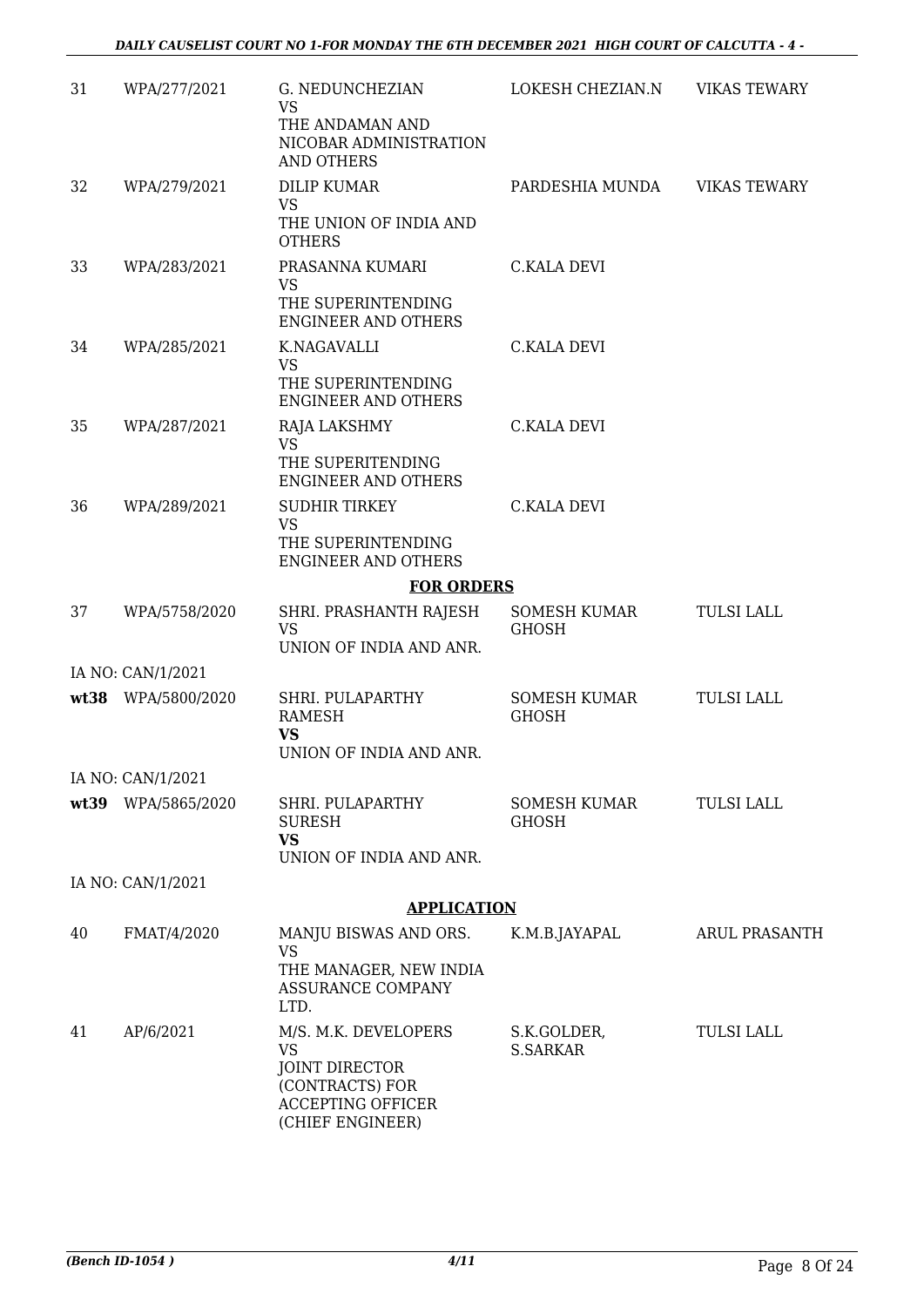| 42   | AP/12/2021         | JK ENGINEERING<br>VS<br>THE LIEUTENANT<br><b>GOVERNOR AND ANR.</b>                                                                                                               | MOHAMMED<br>TABRAIZ  | RAMENDU<br>AGARWAL                  |
|------|--------------------|----------------------------------------------------------------------------------------------------------------------------------------------------------------------------------|----------------------|-------------------------------------|
|      |                    | <b>CONTEMPT APPLICATION</b>                                                                                                                                                      |                      |                                     |
| 43   | CPAN/13/2018       | THE SEAFARERS<br>CONFEDERATION OF INDIA<br>(SCI)<br><b>VS</b><br><b>SHRI ANUP KUMAR</b><br>SHARMA, CHAIRMAN AND<br>MANAGING DIRECTOR OF<br>SHIPPING CORPORATION<br>OF INDIA LTD. | SHYAMALI GANGLY      |                                     |
|      | wt44 WPA/82/2018   | THE SEAFARERS<br>CONFEDERATION OF INDIA<br>(SCI)<br><b>VS</b><br>THE SHIPPING<br><b>CORPORATION OF INDIA</b><br>LTD. AND ORS.                                                    | SHYAMALI GANGULY     | RAMENDU<br><b>AGARWAL</b>           |
|      | IA NO: CAN/1/2021  |                                                                                                                                                                                  |                      |                                     |
| 45   | CPAN/4/2021        | AVIS ISLAND COCONUT<br>PLANTATION CO-<br>OPERATIVE SOCIETY LTD.<br><b>VS</b><br>MS. NITIKA PAWAR,<br>REGISTRAR OF CO-<br>OPERATIVE SOCIETIES AND<br>ANR.                         | <b>SHIPRA MONDAL</b> |                                     |
| 46   | CPAN/20/2021       | MILANI URAON<br><b>VS</b><br>RAMESH KUMAR                                                                                                                                        | PARDESHIA MUNDA      |                                     |
|      |                    | <b>FOR HEARING</b>                                                                                                                                                               |                      |                                     |
| 47   | CRA/1/2017         | SHRI. K. ESWAR RAO<br>VS<br>SHRI. K. G. SAM KUTTY                                                                                                                                |                      | A.K.CHAKRABORTY                     |
| 48   | CRR/1/2017         | THE STATE (CBI)<br><b>VS</b><br>NEWAZESH ALI AND ORS.                                                                                                                            | RAKESH PAL GOBIND    | <b>ARUL PRASANTH</b>                |
|      | IA NO: CRAN/1/2021 |                                                                                                                                                                                  |                      |                                     |
|      | wt49 CRR/17/2018   | THE STATE (CBI)<br><b>VS</b><br>MAN MOHAN SINGH                                                                                                                                  | RAKESH PAL GOBIND    | MOHD. TABRAIZ                       |
| wt50 | CRR/18/2018        | THE STATE (CBI)<br><b>VS</b><br>PUSHPA RAJU                                                                                                                                      | RAKESH PAL GOBIND    | <b>GOPALA BINNU</b><br><b>KUMAR</b> |
| wt51 | CRR/19/2018        | THE STATE (CBI)<br><b>VS</b><br>THOMAS HERENZ AND<br>ORS.                                                                                                                        | RAKESH PAL GOBIND    | K.M.B.JAYAPAL                       |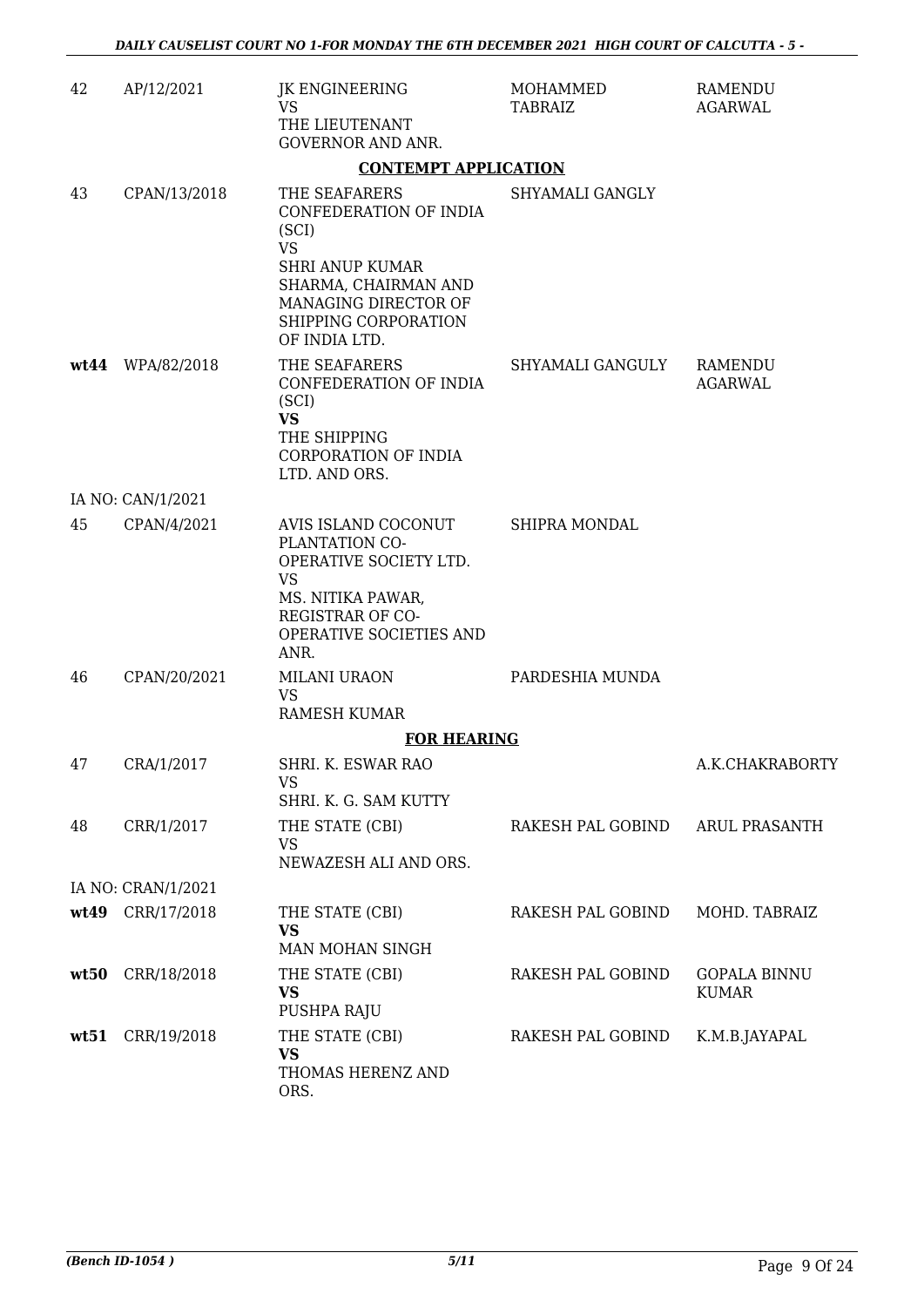| 52   | WPA/9/2018        | P.SUNDARA RAO<br><b>VS</b><br>THE LIEUTENANT<br><b>GOVERNOR AND ORS.</b>                               | <b>GOPALA BINNU</b><br><b>KUMAR</b>                       |                                                             |
|------|-------------------|--------------------------------------------------------------------------------------------------------|-----------------------------------------------------------|-------------------------------------------------------------|
| 53   | WPA/178/2018      | <b>P.RENU</b><br><b>VS</b><br>THE STATE BANK OF INDIA<br>AND ORS.                                      | D.C.KABIR                                                 | <b>ANJILI NAG</b>                                           |
| 54   | WPA/282/2018      | VANVIKAS EMPLOYEES<br>ASSOCIATION AND ORS.<br><b>VS</b><br>THE MINISTRY OF HOME<br>AFFAIRS AND ORS.    | <b>GOPALA BINNU</b><br><b>KUMAR</b>                       | TULSI LALL,<br><b>RAMENDU</b><br>AGARWAL,<br><b>TASNEEM</b> |
| 55   | SA/1/2019         | USMAN ALI AND ORS.<br><b>VS</b><br>CHAMPA DEVI AND ORS.                                                | N.A.KHAN                                                  | K.M.B.JAYAPAL,<br>G.MINI, SABRINA<br><b>BEGUM</b>           |
| wt56 | SA/2/2019         | USMAN ALI AND ORS.<br><b>VS</b><br>CHAMPA DEVI AND ORS.                                                | N.A.KHAN                                                  | K.M.B.JAYAPAL,<br>G.MINI, SABRINA<br><b>BEGUM</b>           |
| 57   | CRA/3/2019        | THE STATE<br><b>VS</b><br>A.MAHESHWAR RAO AND<br>ORS.                                                  | A.S.ZINU                                                  | ANJILI NAG, GOPALA<br><b>BINNU KUMAR</b>                    |
| 58   | SA/4/2019         | JAI NARAYAN SINGH<br><b>VS</b><br>BADRUDDIN AND ORS.                                                   | K.M.B.JAYAPAL                                             | N.A.KHAN                                                    |
| 59   | CRA/11/2019       | <b>SUJIT MAJUMDAR</b><br><b>VS</b><br>THE STATE                                                        | <b>GOPALA BINNU</b><br>KUMAR, RAKESH PAL<br><b>GOBIND</b> |                                                             |
| 60   | CRR/13/2019       | <b>B.RAJALAXMI AND ANR.</b><br><b>VS</b><br>K.M.RAMESH                                                 | ARUL PRASANTH,<br><b>DOLLY SARKAR</b>                     | D.ILANGO, ANJILI<br><b>NAG</b>                              |
| 61   | CRR/28/2019       | K.D.UNNITHAN<br><b>VS</b><br>THE STATE                                                                 | <b>ANIL KUMAR</b><br><b>CHAKRABORTHY</b>                  | <b>KRISHNA RAO</b>                                          |
| 62   | WPA/101/2019      | M/S ANDAMAN BUBBLES<br>AND ORS.<br><b>VS</b><br>THE LIEUTENANT<br><b>GOVERNOR AND ORS.</b>             | <b>ANJILI NAG</b>                                         | KRISHNA RAO, AJAY<br><b>KUMAR MANDAL</b>                    |
| 63   | WPA/174/2019      | N. MANIMEKALAI AND ANR.<br><b>VS</b><br>THE KAMARAJ ENGLISH<br>MEDIUM SCHOOL                           | G. BINNU KUMAR                                            | A.S.ZINU                                                    |
|      | wt64 WPA/231/2019 | THE SECRETARY, KAMARAJ<br>ENGLISH MEDIUM SCHOOL<br><b>VS</b><br>N. MANIMEKALAI (EX-<br>CLERK) AND ANR. | A.S.ZINU                                                  | <b>G. BINNU KUMAR</b>                                       |
| 65   | WPA/179/2019      | <b>SELVI K.NATHAN</b><br><b>VS</b><br>THE ANDAMAN AND<br>NICOBAR ADMINISTRATION<br>AND ORS.            | K.M.B.JAYAPAL,<br>G.MINI                                  | <b>VIKAS TEWARY</b>                                         |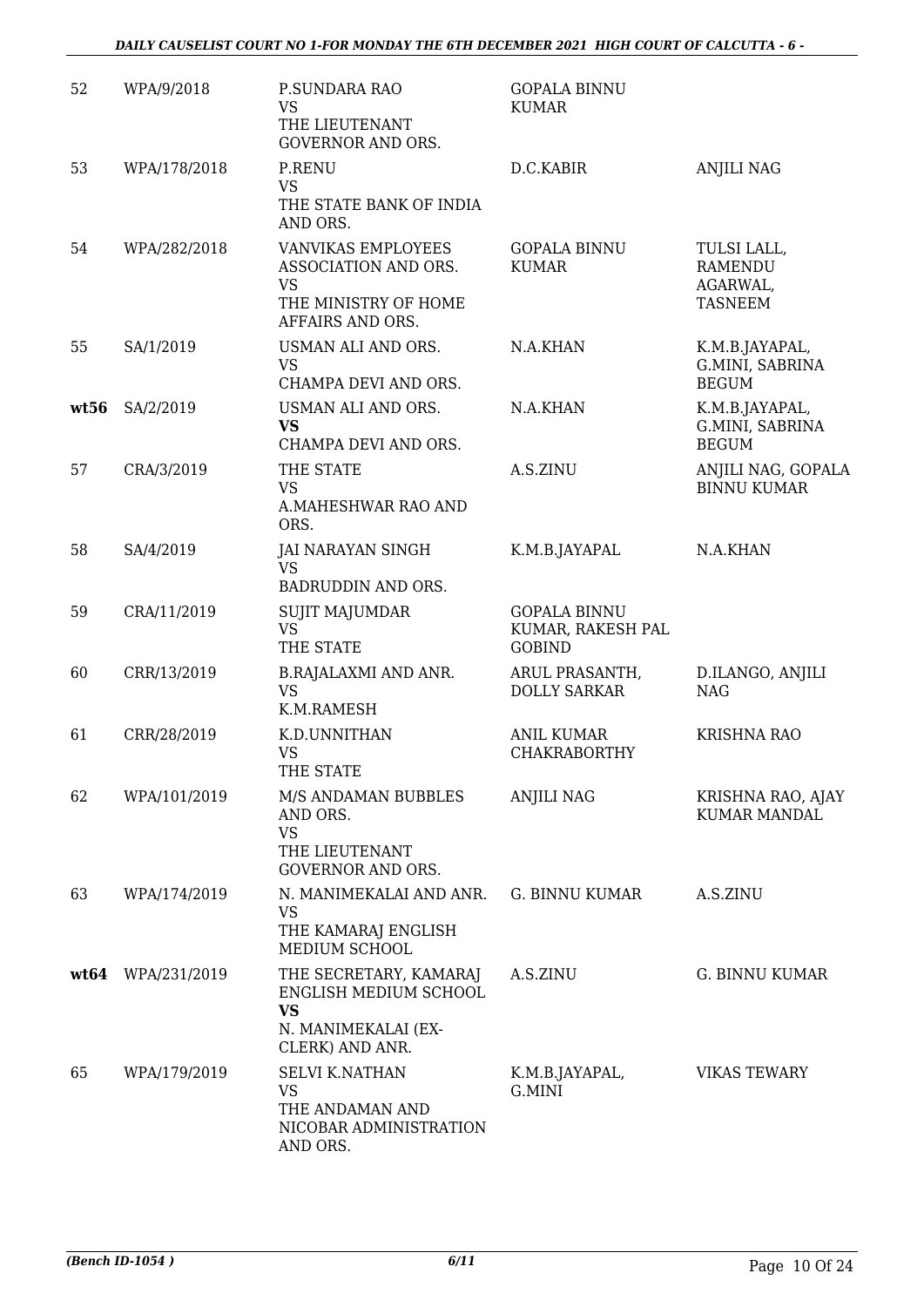| 66   | WPA/203/2019 | DIVISIONAL FOREST<br>OFFICER, MAYABUNDER<br><b>VS</b><br>SHRI. BIRSA KINDO                                              | S. C. MISHRA                                            | <b>GOPALA BINU</b><br><b>KUMAR</b>              |
|------|--------------|-------------------------------------------------------------------------------------------------------------------------|---------------------------------------------------------|-------------------------------------------------|
| wt67 | WPA/173/2019 | <b>SHRI BIRSA KINDO</b><br>VS<br>THE DIVISIONAL FOREST<br>OFFICER, MAYABUNDER                                           | <b>GOPALA BINU KUMAR</b>                                | <b>KRISHNA RAO</b>                              |
| 68   | WPA/206/2019 | <b>SUDEEP RAI SHARMA</b><br><b>VS</b><br>THE UNION OF INDIA AND<br>ORS.                                                 | <b>GOPALA BINU KUMAR</b>                                | S.GANGULY                                       |
| 69   | WPA/219/2019 | SMTI. JAI LAKSHMI<br><b>VS</b><br>THE ANDAMAN AND<br>NICOBAR ADMINISTRATION<br>AND ORS.                                 | G. MINI AND<br>K.M.B.JAYAPAL                            |                                                 |
| 70   | WPA/227/2019 | A.MURUGESAN AND ORS.<br><b>VS</b><br>THE UNION OF INDIA AND<br>ORS.                                                     | RAKESH PAL GOBIND,<br>S.C.MISHRA,<br><b>A.VENKATESH</b> | TULSI LALL,<br>TASNEEM,<br><b>V.D.SIVABALAN</b> |
| wt71 | WPA/152/2019 | ALOK KUMAR DAS AND<br>ORS.<br><b>VS</b><br>THE UNION OF INDIA AND<br>ORS.                                               | RAKESH PAL GOBIND,<br>S.C.MISHRA                        | TULSI LALL,<br>TASNEEM,<br><b>V.D.SIVABALAN</b> |
| 72   | WPA/237/2019 | SHRI. S. M. MUSTAFA<br><b>VS</b><br>THE ANDAMAN AND<br>NICOBAR ADMINISTRATION<br>AND ORS.                               | G.MINI AND K.M.B.<br><b>JAYAPAL</b>                     | <b>VIKAS TEWARY</b>                             |
| 73   | WPA/241/2019 | THE EXECUTIVE ENGINEER<br>NORTH ANDAMAN<br>CONSTRUCTION DIVISION<br>(NACD)<br><b>VS</b><br>SMTI. REKHA NAIR AND<br>ORS. | MOHAMMED<br><b>TABRAIZ</b>                              | <b>GOPALA BINNU</b><br><b>KUMAR</b>             |
| 74   | WPA/246/2019 | <b>A.SUNDAR</b><br><b>VS</b><br>THE HONBLE LIEUTENANT<br><b>GOVERNOR AND ORS.</b>                                       | <b>GOPALA BINNU</b><br><b>KUMAR</b>                     | M.P.KAMARAJ                                     |
| 75   | WPA/263/2019 | KUMAR HARSHAVARDHAN<br><b>VS</b><br>THE UNION OF INDIA AND<br>ORS.                                                      | KMB JAYAPAL                                             | TASNEEM                                         |
| 76   | WPA/282/2019 | <b>MANOJ PAUL</b><br>VS<br>THE UNION TERRITORY,<br>ADMINISTRATION OF<br>ANDAMAN AND NICOBAR<br>ISLANDS AND ORS.         | IN PERSON                                               | KRISHNA RAO                                     |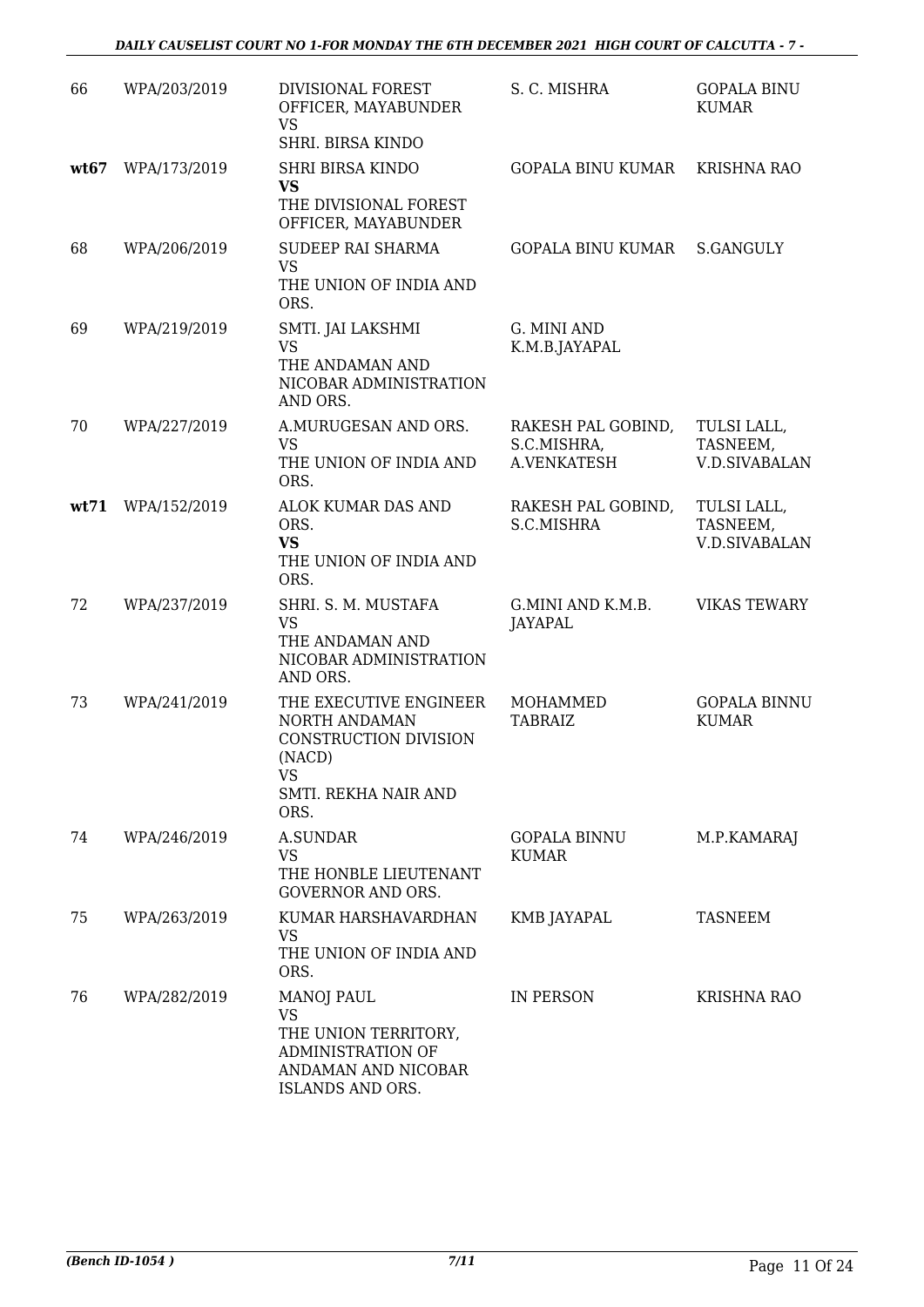| 77 | WPA/288/2019      | SHRI. SHAJAN T. OOMMEN<br><b>VS</b><br>ANDAMAN AND NICOBAR<br>ADMINISTRATION AND<br>ORS.                  | DEEP CHAIM KABIR,<br>S. AJITH PRASAD        | V.TIWARI                                 |
|----|-------------------|-----------------------------------------------------------------------------------------------------------|---------------------------------------------|------------------------------------------|
| 78 | WPA/324/2019      | V.TRIMURTHY AND ORS.<br><b>VS</b><br>THE LIEUTENANT<br><b>GOVERNOR AND ORS.</b>                           | <b>ANJILI NAG</b>                           | <b>ARUL PRASANTH</b>                     |
|    | IA NO: CAN/1/2021 |                                                                                                           |                                             |                                          |
| 79 | WPA/20297/2019    | M/S ARYAN AQUA (INDIA)<br>PVT. LTD.<br><b>VS</b><br>THE ANDAMAN AND<br>NICOBAR ADMINISTRATION<br>AND ORS. | <b>ANJILI NAG</b>                           | KRISHNA RAO, AJAY<br><b>KUMAR MANDAL</b> |
| 80 | CRA/1/2020        | SAROJIT KULLU<br><b>VS</b><br>THE STATE                                                                   | D.ILANGO                                    | M.P.KAMARAJ                              |
| 81 | FMAT/2/2020       | <b>JAVED NISAR</b><br><b>VS</b><br>THE MANAGER, UNITED<br><b>INDIA INSURANCE</b><br>COMPANY LTD. AND ANR. | K.M.B.JAYAPAL                               | N.A.KHAN, ARUL<br><b>PRASANTH</b>        |
| 82 | WPA/33/2020       | N.YUSUF<br><b>VS</b><br>THE ANDAMAN AND<br>NICOBAR ADMINISTRATION<br>AND ORS.                             | K.VIJAY KUMAR                               | <b>RAMENDU</b><br><b>AGARWAL</b>         |
| 83 | WPA/47/2020       | S.PONNAMMAL<br><b>VS</b><br>THE UNION OF INDIA AND<br>ORS.                                                | DEEP CHAIM KABIR,<br>AJITH S. PRASAD        | <b>RAMENDU</b><br><b>AGARWAL</b>         |
| 84 | WPA/54/2020       | <b>KISHEN RAM</b><br><b>VS</b><br>THE LIEUTENANT<br><b>GOVERNOR AND ORS.</b>                              | G. MINI AND K.M.B.<br>JAYAPAL               |                                          |
| 85 | WPA/76/2020       | <b>JOHN WESLEY</b><br>VS<br>THE ANDAMAN AND<br>NICOBAR ADMINISTRATION<br>AND ORS.                         | K.VIJAY KUMAR                               | KRISHNA RAO,<br>M.P.KAMARAJ              |
| 86 | WPA/94/2020       | JOHN EKKA AND ORS.<br><b>VS</b><br>THE UNION OF INDIA AND<br>ORS.                                         | <b>GOPALA BINNU</b><br><b>KUMAR</b>         | <b>KRISHNA RAO</b>                       |
| 87 | WPA/96/2020       | P.VAIKUNTA RAO<br><b>VS</b><br>THE UNION OF INDIA AND<br>ORS.                                             | <b>GOPALA BINNU</b><br><b>KUMAR</b>         | <b>KRISHNA RAO</b>                       |
| 88 | WPA/100/2020      | DEV DASS @ DIVA DAS AND<br>ANR.<br><b>VS</b><br>THE ARBITRATOR AND ORS.                                   | Anjali Nag, Shipra<br>Mondal and R. Pradeep | <b>KRISHNA RAO</b>                       |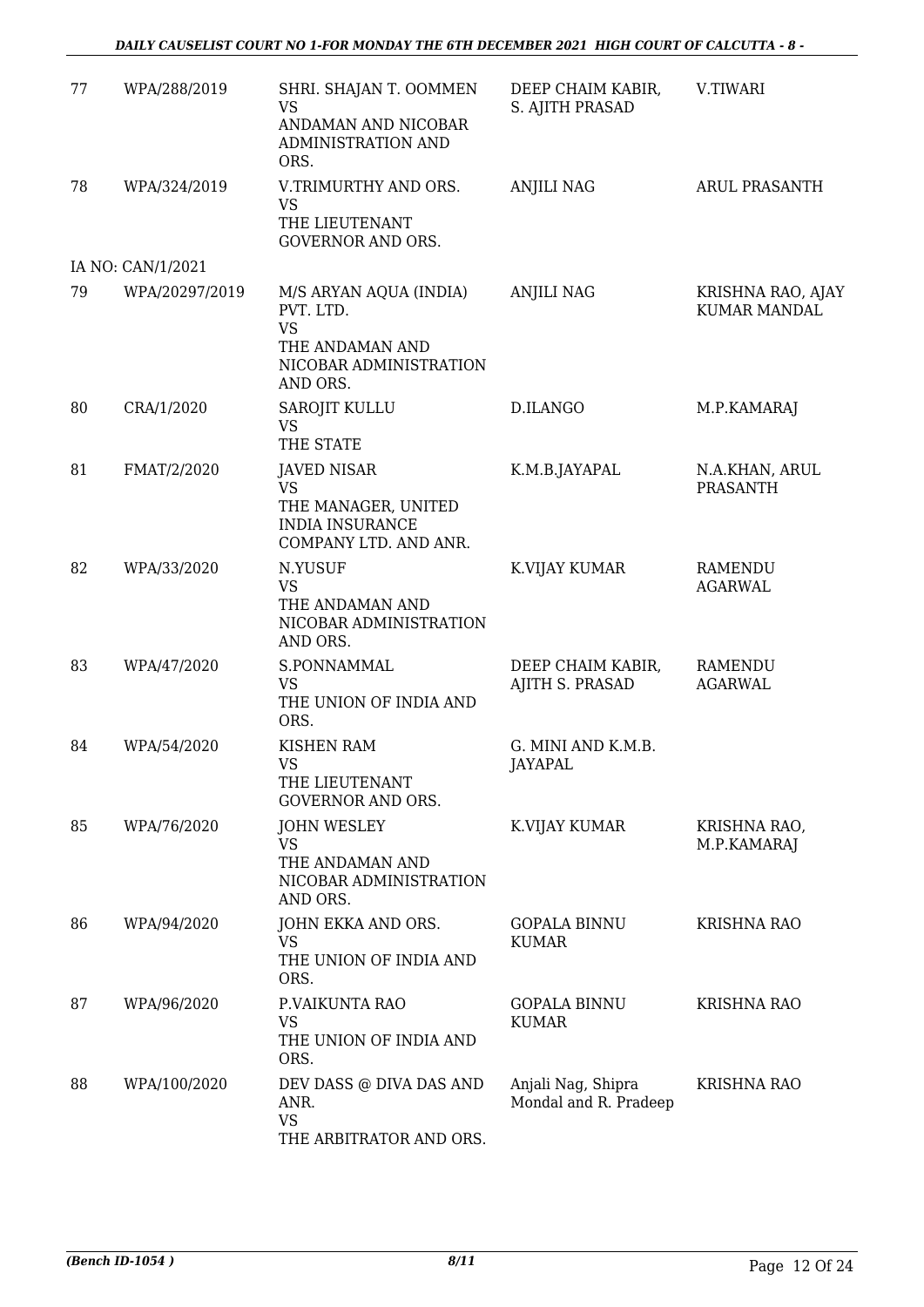| wt89 | WPA/101/2020  | DEVA DASS @ DIVA DAS<br>AND ANR.<br><b>VS</b><br>THE ARBITRATOR,<br>REGISTRAR COOPERATIVE<br>SOCIETIES AND ORS. | ANJILI NAG, SHIPRA<br>MANDAL, R.PRADEEP | ARUL PRASANTH,<br><b>KRISHNA RAO</b> |
|------|---------------|-----------------------------------------------------------------------------------------------------------------|-----------------------------------------|--------------------------------------|
| 90   | WPA/102/2020  | SHRI. AKSHAY PANT<br>VS<br>THE UNION OF INDIA AND<br>ORS.                                                       | G. MINI AND K.M.B.<br>JAYAPAL           | M.P.KAMARAJ                          |
| 91   | WPA/116/2020  | BIJLI KAAMGAR UNION AND<br>ANR.<br><b>VS</b><br>THE HONBLE<br>LT.GOVERNOR AND ORS.                              | <b>GOPALA BINNU</b><br><b>KUMAR</b>     | V.TIWARI                             |
| 92   | WPA/121/2020  | SOBHANA KUMARI<br><b>VS</b><br>THE LIEUTENANT<br><b>GOVERNOR AND ORS.</b>                                       | <b>GOPALA BINNU</b><br><b>KUMAR</b>     | <b>KRISHNA RAO</b>                   |
| 93   | WPA/123/2020  | M.KRISHNAN<br><b>VS</b><br>THE LT GOVERNOR AND<br>ORS.                                                          | MOHAMMED<br><b>TABRAIZ</b>              | ARUL PRASANTH                        |
| 94   | WPA/131/2020  | <b>SOURAV MISRA</b><br><b>VS</b><br>THE ANDAMAN AND<br>NICOBAR ADMINISTRATION<br>AND ORS.                       | K.VIJAY KUMAR                           | <b>KRISHNA RAO</b>                   |
| 95   | WPA/139/2020  | <b>RITA SIL</b><br><b>VS</b><br>THE ADMINISTRATOR<br>(LIEUTENANT GOVERNOR)<br>AND ORS.                          | <b>ANJILI NAG</b>                       | ARUL PRASANTH                        |
| wt96 | WPA/190/2021  | <b>RITA SIL</b><br><b>VS</b><br>THE ADMINISTRATOR<br>(LIEUTENANT GOVERNOR)<br>AND ORS.                          | <b>ANJILI NAG</b>                       | <b>ARUL PRASANTH</b>                 |
| 97   | WPA/149/2020  | M/S T.T. TRADING<br>COMPANY AND ANR.<br><b>VS</b><br>THE ANDAMAN AND<br>NICOBAR ADMINISTRATION<br>AND ORS.      | <b>ANJILI NAG</b>                       | ARUL PRASANTH                        |
| 98   | WPA/9283/2020 | RITHI SINGH AND ORS.<br><b>VS</b><br>THE LIEUTENANT<br><b>GOVERNOR AND ORS.</b>                                 | <b>ANJILI NAG</b>                       | <b>ARUL PRASANTH</b>                 |
| 99   | WPA/2/2021    | <b>S.RAVINDRAN</b><br><b>VS</b><br>THE ADMINISTRATOR AND<br>ORS.                                                | ANJILI NAG, SHIPRA<br><b>MANDAL</b>     | KRISHNA RAO,<br>A.K.MANDAL           |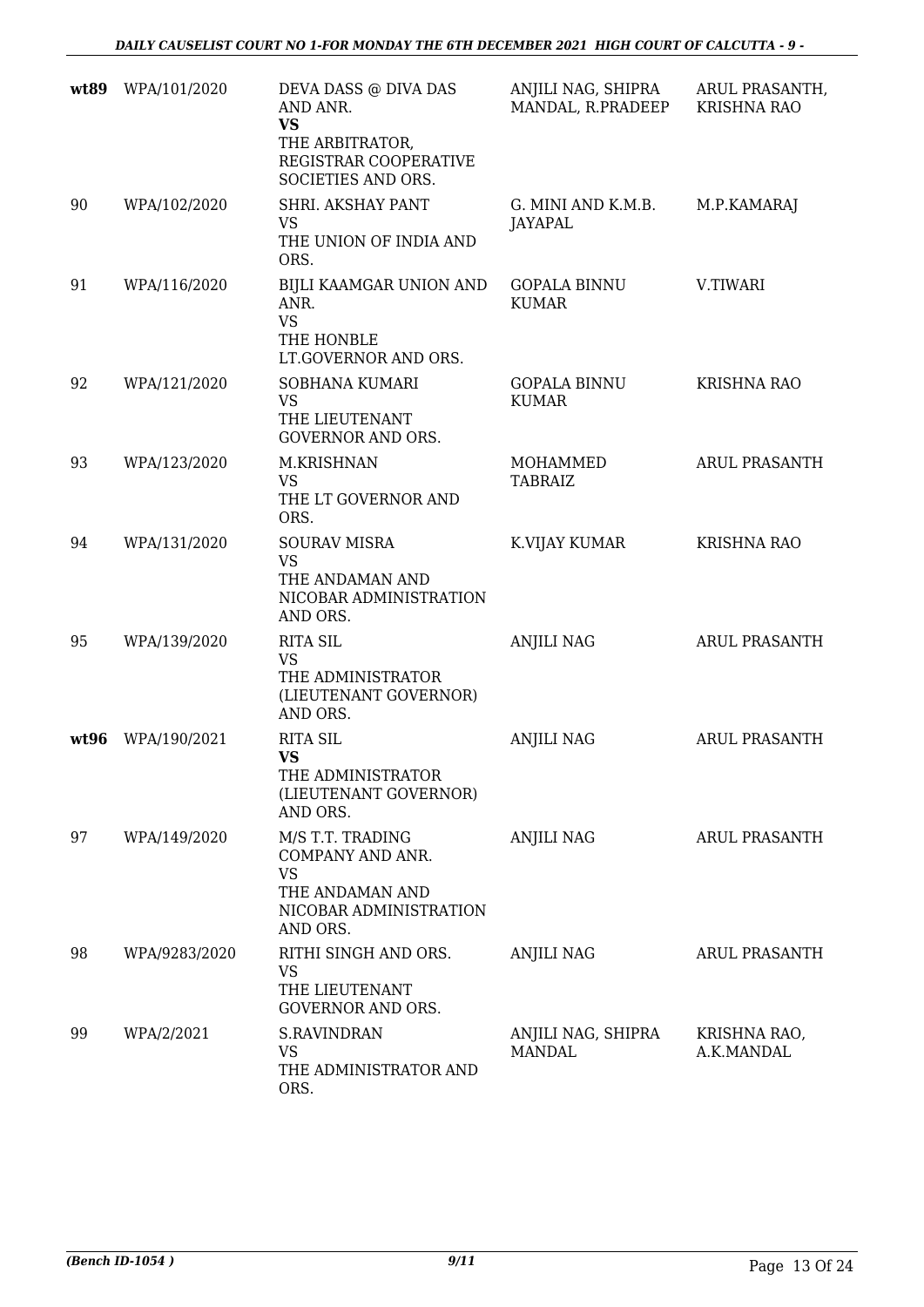#### *DAILY CAUSELIST COURT NO 1-FOR MONDAY THE 6TH DECEMBER 2021 HIGH COURT OF CALCUTTA - 10 -*

| 100 | WPA/44/2021       | ASHA, ASSISTANT<br><b>ENGINEER-I</b>                                                                                              | RAJINDER SINGH,<br><b>TAPAN KUMAR DAS</b> | KRISHNA RAO,<br><b>K.VIJAY KUMAR</b> |
|-----|-------------------|-----------------------------------------------------------------------------------------------------------------------------------|-------------------------------------------|--------------------------------------|
|     |                   | <b>VS</b><br>THE LT. GOVERNOR AND<br>ORS.                                                                                         |                                           |                                      |
| 101 | WPA/59/2021       | M.HEERA KUNWAR<br><b>VS</b><br>THE LIEUTENANT<br><b>GOVERNOR AND ORS.</b>                                                         | K.M.B. Jayapal                            | <b>AJAY KUMAR</b><br><b>MANDAL</b>   |
|     | wt102 WPA/58/2021 | KAUSHALYA DEVI<br>VS<br>THE LIEUTENANT<br><b>GOVERNOR AND ORS.</b>                                                                | K. M. B. JAYAPAL                          | KRISHNA RAO,<br>A.K.MANDAL           |
|     | wt103 WPA/60/2021 | PREM KUMARI<br><b>VS</b><br>THE LIEUTENANT<br><b>GOVERNOR AND ORS.</b>                                                            | K.M.B.JAYAPAL                             | <b>KRISHNA RAO</b>                   |
|     | wt104 WPA/61/2021 | PREM LALL<br><b>VS</b><br>THE LIEUTENANT<br><b>GOVERNOR AND ORS.</b>                                                              | K.M.B. JAYAPAL                            | <b>KRISHNA RAO</b>                   |
|     | wt105 WPA/62/2021 | DEEPAK LALL<br><b>VS</b><br>THE LIEUTENANT<br><b>GOVERNOR AND ORS.</b>                                                            | K.M.B.JAYAPAL                             | KRISHNA RAO                          |
|     | wt106 WPA/65/2021 | KAILASH KUMARI<br><b>VS</b><br>THE LIEUTENANT<br><b>GOVERNOR AND ORS.</b>                                                         | K.M.B JAYAPAL                             | <b>AJAY KUMAR</b><br><b>MANDAL</b>   |
| 107 | WPA/76/2021       | <b>RAM BHAJAN</b><br><b>VS</b><br>THE LIEUTENANT<br><b>GOVERNOR AND ORS.</b>                                                      | K.M.B JAYAPAL                             | <b>AJAY KUMAR</b><br><b>MANDAL</b>   |
| 108 | WPA/134/2021      | M/S SALCON ENGINEERS<br>AND FABRICATORS AND<br>ANR.<br><b>VS</b><br>THE CHAIRMAN, STATE<br><b>TRANSPORT AUTHORITY</b><br>AND ORS. | V.D.SIVABALAN,<br><b>RAKESH KUMAR</b>     | <b>KRISHNA RAO</b>                   |
| 109 | WPA/150/2021      | SMTI. E. SHYAMALA<br><b>VS</b><br>THE TEHSILDAR AND ORS.                                                                          | VISHAL KR. BISWAS,<br>ANJILI NAG          | <b>KRISHNA RAO</b>                   |
| 110 | WPA/184/2021      | <b>SAKTHI SHIPPING</b><br><b>LOGISTICS PRIVATE</b><br><b>LIMITED</b><br><b>VS</b><br>THE HON'BLE LIEUTENANT<br><b>GOVERNOR</b>    | <b>GOPALA BINNU</b><br><b>KUMAR</b>       | <b>VIKAS TEWARY</b>                  |

IA NO: CAN/2/2021, CAN/3/2021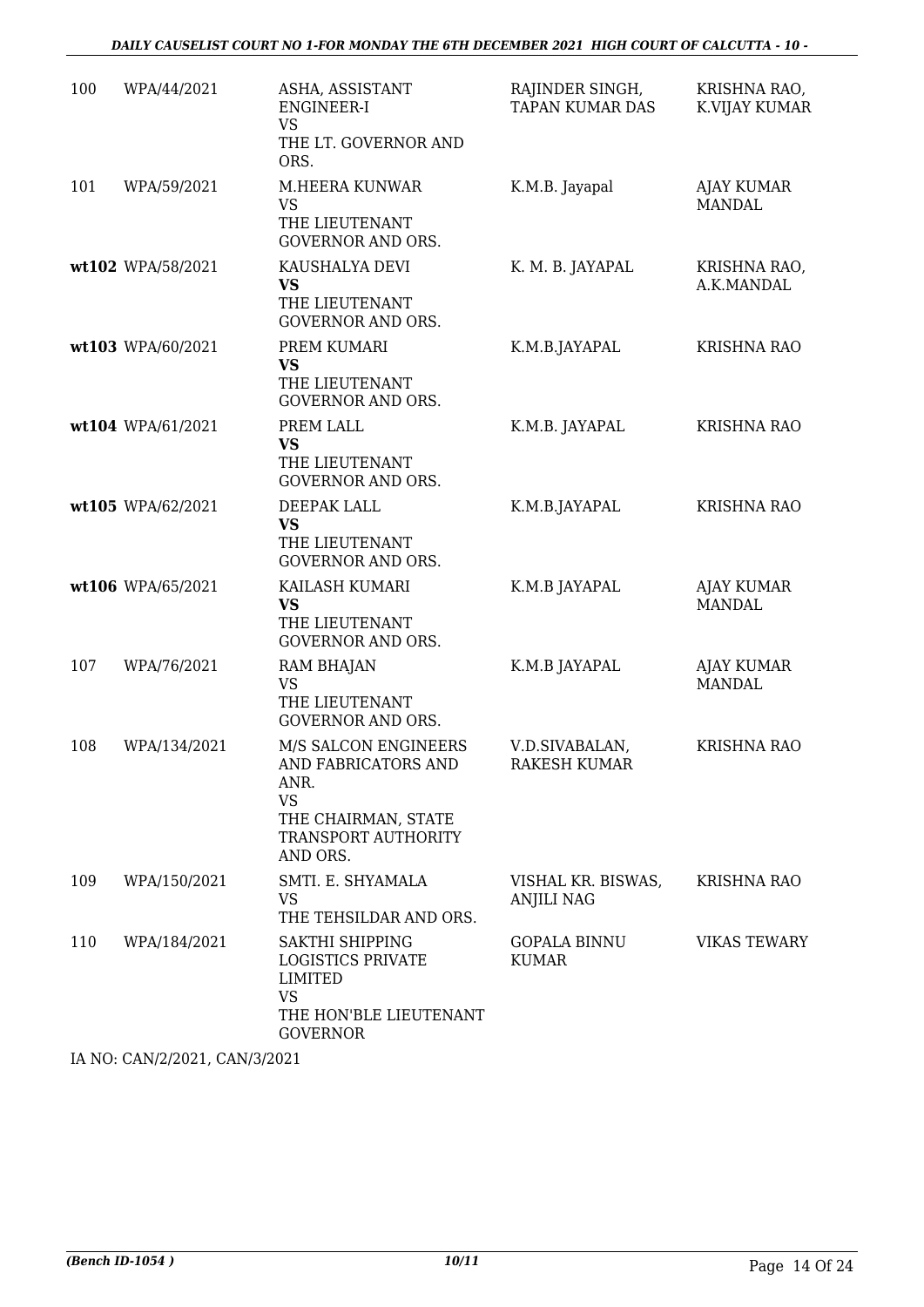111 WPA/186/2021 ESWAR RAO

VS ANDAMAN AND NICOBAR STATE COOPERATIVE BANK

MOHD. TABRAIZ KRISHNA RAO, AJAY KUMAR MANDAL

IA NO: CAN/1/2021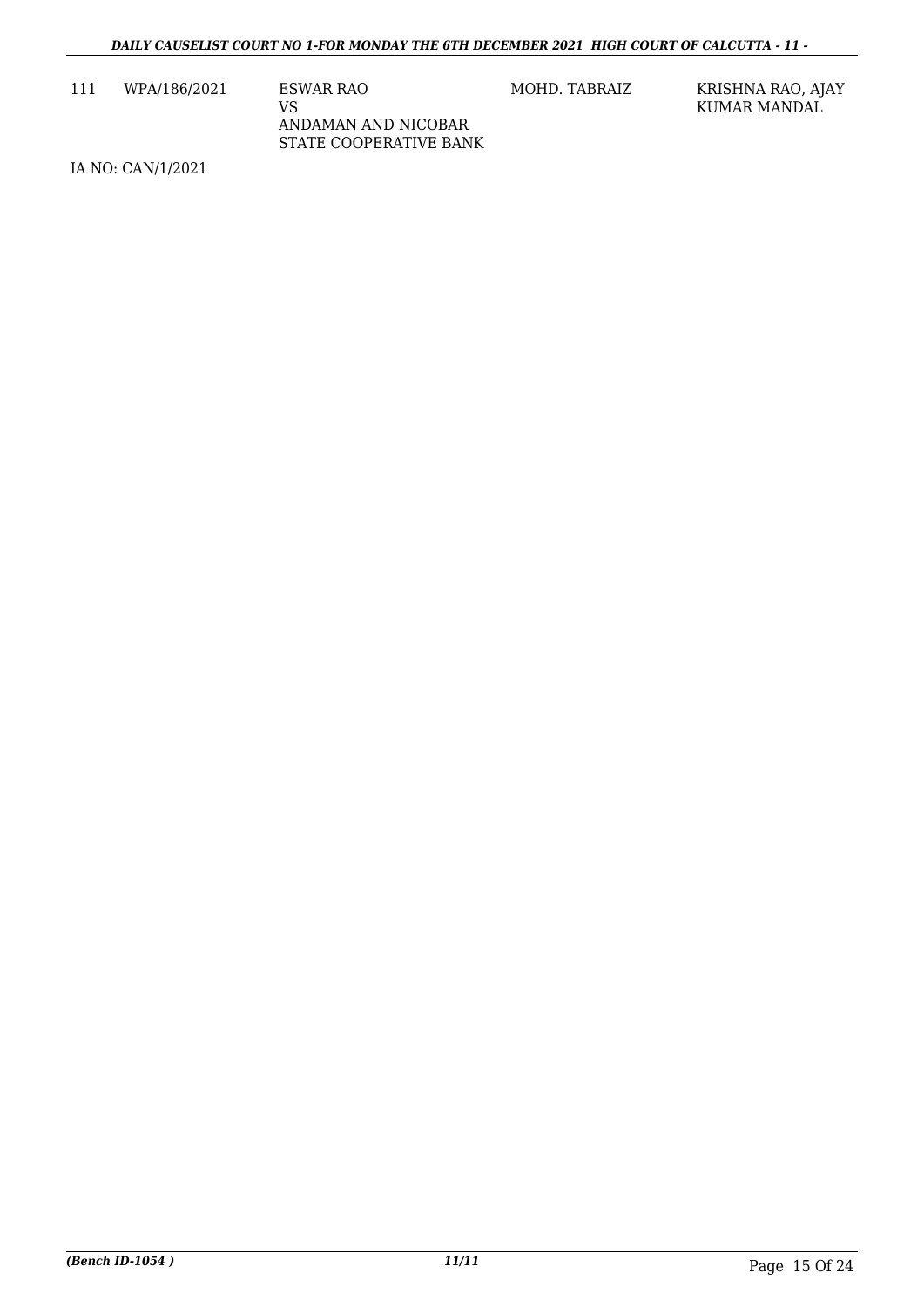

# Calcutta High Court

**In The Circuit Bench at Port Blair**

# **Appellate Side**

**DAILY CAUSELIST For Monday The 6th December 2021**

### **COURT NO. 2**

### **SINGLE BENCH (SB)**

### **AT 10:30 AM**

### **HON'BLE JUSTICE JAY SENGUPTA**

### **(SINGLE BENCH WILL SIT AFTER COMPLETION OF DIVISION BENCH)**

|   |                    | <b>MOTION</b>                                                                               |                       |                                  |
|---|--------------------|---------------------------------------------------------------------------------------------|-----------------------|----------------------------------|
| 1 | CRR/2/2020         | <b>JANAK RAM</b><br><b>VS</b>                                                               | R.P.GOBIND, P.MENON   | BABITA DAS,<br>M.P.KAMARAJ       |
|   |                    | SITAMMA AND ANR.                                                                            |                       |                                  |
| 2 | CRR/10/2021        | A.MUTHU<br><b>VS</b><br>THE STATE (U.T. OF<br>ANDAMAN AND NICOBAR<br><b>ISLANDS</b>         | <b>AJITH PRASAD</b>   |                                  |
| 3 | CRR/11/2021        | <b>NITAIBARAL</b><br><b>VS</b><br><b>SUJATA BARAL</b>                                       | KAVITA TIWARI RAO     |                                  |
|   | IA NO: CRAN/1/2021 |                                                                                             |                       |                                  |
| 4 | CRR/14/2021        | THE STATE<br><b>VS</b><br>PAPI BAIDYA                                                       | RAMENDU AGARWAL       |                                  |
|   | IA NO: CRAN/1/2021 |                                                                                             |                       |                                  |
| 5 | CRR/15/2021        | SWAPAN KUMAR DUTTA<br><b>VS</b><br>THE STATE                                                | K.M.B.JAYAPAL, G.MINI | <b>KRISHNA RAO</b>               |
| 6 | CRR/16/2021        | <b>RATAN KUNDU</b><br><b>VS</b><br>UNION OF INDIA AND ANR                                   | SUBHAJYOTI CHANDRA    | <b>RAMENDU</b><br><b>AGARWAL</b> |
| 7 | CO/19/2021         | M/S KRISHNA TRADING<br><b>COMPANY</b><br><b>VS</b><br>N.GURUSWAMY AND ANR.                  | N.A.KHAN              |                                  |
| 8 | WPA/74/2021        | N. R. SUDHEER KUMAR<br>AND ORS.<br><b>VS</b><br>THE HON'BLE LIEUTENANT<br>GOVERNOR AND ORS. | GOPALA BINNU KUMAR    | <b>VIKAS TEWARY</b>              |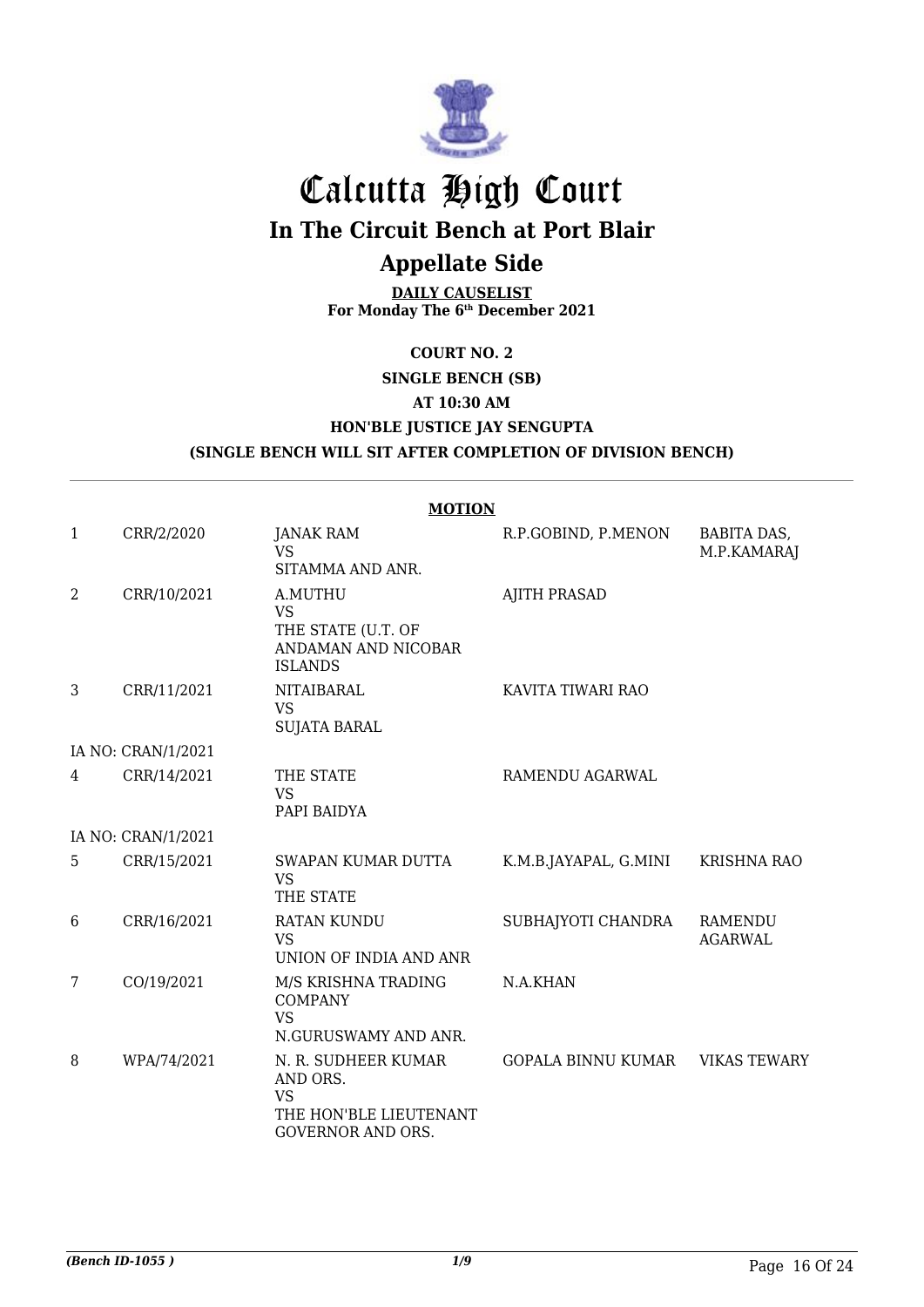| 9  | WPA/91/2021       | V.M. KUNJAMOO<br><b>VS</b><br>THE ANDAMAN AND<br>NICOBAR ADMINISTRATION<br>AND ORS.           | DEEP CHAIM KABIR, S.<br><b>AJITH PRASAD</b> | <b>KRISHNA RAO</b>        |
|----|-------------------|-----------------------------------------------------------------------------------------------|---------------------------------------------|---------------------------|
| 10 | WPA/117/2021      | FRANCIS KISPOTTA<br><b>VS</b><br>THE ANDAMAN AND<br>NICOBAR ADMINISTRATION<br>AND ORS.        | K.M.B.JAYAPAL, G.MINI                       | <b>KRISHNA RAO</b>        |
| 11 | WPA/119/2021      | LORENCE MINJ<br><b>VS</b><br>THE ANDAMAN AND<br>NICOBAR ADMINISTRATION<br>AND ORS.            | K.M.B.JAYAPAL, G.MINI                       | <b>KRISHNA RAO</b>        |
| 12 | WPA/121/2021      | SUSANTI TIRKEY AND ORS.<br><b>VS</b><br>THE ANDAMAN AND<br>NICOBAR ADMINISTRATION<br>AND ORS. | K.M.B.JAYAPAL, G.MINI                       | <b>KRISHNA RAO</b>        |
| 13 | WPA/123/2021      | MANGAL GURIA AND ANR.<br><b>VS</b><br>THE ANDAMAN AND<br>NICOBAR ADMINISTRATION<br>AND ORS.   | K.M.B.JAYAPAL, G.MINI                       |                           |
| 14 | WPA/127/2021      | <b>R.DILLESWAR RAO</b><br>VS<br>THE HONBLE LIEUTENANT<br><b>GOVERNOR AND ORS.</b>             | <b>S.GLORIA MARY</b>                        | <b>ARUL PRASANTH</b>      |
| 15 | WPA/152/2021      | SHRI. ARULANDY<br><b>VS</b><br>THE ANDAMAN AND<br>NICOBAR ADMINISTRATION<br>AND ORS.          | <b>SRIJA DAS</b>                            | <b>KRISHNA RAO</b>        |
| 16 | WPA/157/2021      | P. ACHAMMA<br><b>VS</b><br>THE ANDAMAN AND<br>NICOBAR ADMINISTRATION<br>AND ANR.              | K.M.B. JAYAPAL                              | AJAY KUMAR<br>MANDAL      |
| 17 | WPA/160/2021      | <b>BALA CHANDRAN</b><br>VS.<br>THE ANDAMAN AND<br>NICOBAR ADMINISTRATION<br>AND ORS.          | S.AJITH PRASAD,<br>D.C.KABIR                | V.TIWARI                  |
| 18 | WPA/193/2021      | M/S. HINDUSTAN TRADERS<br>VS<br>THE ASSISTANT<br>PROVIDENT FUND<br>COMMISSIONER               | <b>G.BINNU KUMAR</b>                        |                           |
|    | IA NO: CAN/1/2021 |                                                                                               |                                             |                           |
| 19 | WPA/197/2021      | <b>MARIAPPAN</b><br>VS<br>THE LIEUTENANT<br>GOVERNOR AND ORS.                                 | K.VIJAY KUMAR                               | RAMENDU<br><b>AGARWAL</b> |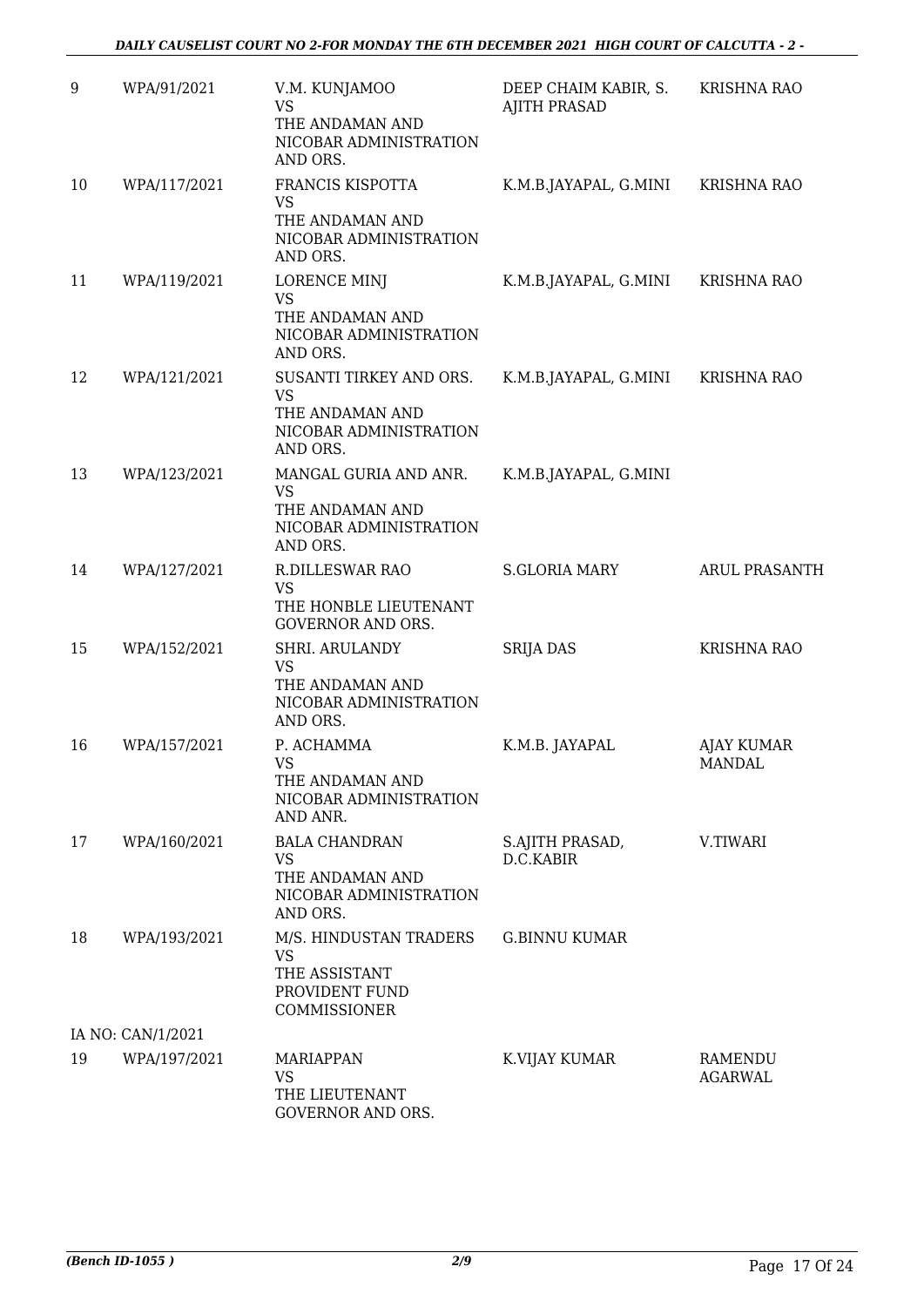| 20 | WPA/200/2021 | NIKHIL HALDER<br>VS<br>THE ANDAMAN AND<br>NICOBAR ADMINISTRATION<br><b>AND OTHERS</b>                                          | KMB JAYAPAL, G MINI       |                           |
|----|--------------|--------------------------------------------------------------------------------------------------------------------------------|---------------------------|---------------------------|
| 21 | WPA/212/2021 | SHAJAN T.OOMMEN<br>VS<br>ANDAMAN AND NICOBAR<br><b>ADMINISTRATION</b>                                                          | <b>S.AJIT PRASAD</b>      |                           |
| 22 | WPA/218/2021 | M/S HONEY BAR AND<br><b>RESTAURANT</b><br><b>VS</b><br>THE UNION TERRITORY OF<br>ANDAMAN AND NICOBAR<br><b>ISANDS AND ORS.</b> | KMB JAYAPAL               | MOHD. TABRAIZ             |
| 23 | WPA/243/2021 | SHRI C P SAJEEV AND ORS<br><b>VS</b><br>UNION OF INDIA AND ORS.                                                                | SOMA<br>CHOWDHURY(BANDHU) |                           |
| 24 | WPA/245/2021 | MANGESH ANANDRAO<br><b>BANKAR</b><br>VS<br>THE CHAIRMAN                                                                        | <b>GOPALA BINNU KUMAR</b> |                           |
| 25 | WPA/253/2021 | KAMAL PRASAD PANDEY<br>AND ANOTHER<br><b>VS</b><br>THE DEPUTY<br><b>COMMISSIONER AND</b><br><b>ANOTHER</b>                     | <b>GOPALA BINNU KUMAR</b> |                           |
| 26 | WPA/256/2021 | SHANKER CH. DAS<br>VS<br>THE ANDAMAN AND<br>NICOBAR ADMINISTRATION<br><b>AND OTHERS</b>                                        | <b>GOPALA BINNU KUMAR</b> |                           |
| 27 | WPA/264/2021 | VINAY PAL SINGH<br><b>VS</b><br>THE LIEUTENANT<br><b>GOVERNOR AND OTHERS</b>                                                   | K.M.B. JAYAPAL            |                           |
| 28 | WPA/268/2021 | K. SACHAWATI<br><b>VS</b><br>THE ASSISTANT ENGINEER                                                                            | <b>K.SABIR</b>            |                           |
| 29 | WPA/272/2021 | CHAMU URAON<br>VS<br>THE ANDAMAN AND<br>NICOBAR ADMINISTRATION<br>(SERVICE THROUGH THE<br>DEPUTY COMMISSIONER,                 | LOKESH CHEZIAN            | <b>VIKAS TEWARY</b>       |
| 30 | WPA/275/2021 | M/S FAIRMACS SHIPPING<br>AND TRANSPORT SERVICE<br>PRIVATE LIMITED<br><b>VS</b><br>THE LIEUTENANT<br><b>GOVERNOR AND OTHERS</b> | <b>ANJILI NAG</b>         | RAMENDU<br><b>AGARWAL</b> |
| 31 | WPA/278/2021 | ATUL BISWAS AND ANR.<br><b>VS</b><br>THE DEPUTY<br>COMMISSIONER AND ANR.                                                       | <b>ANJILI NAG</b>         | RAMENDU<br><b>AGARWAL</b> |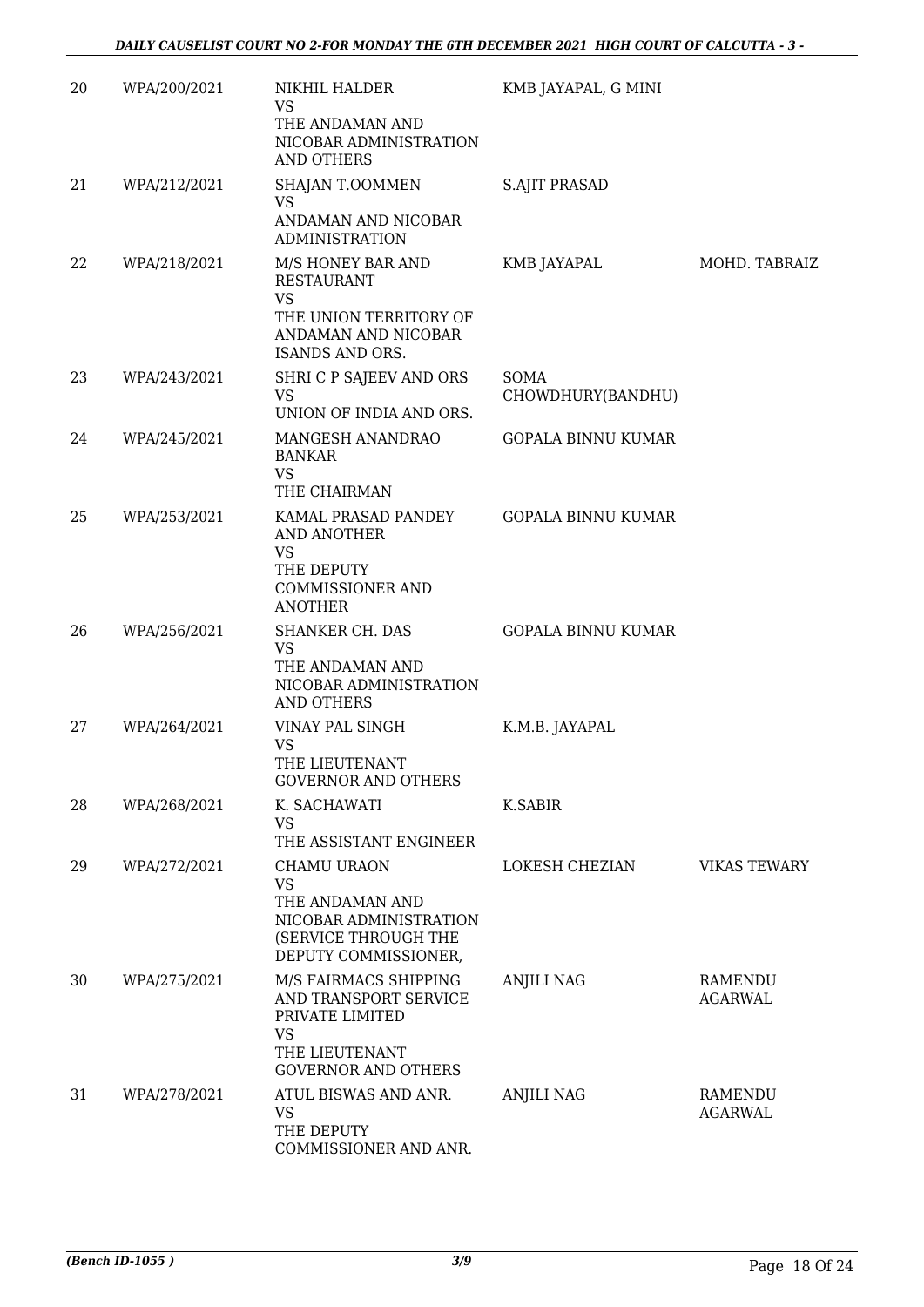| 32   | WPA/282/2021                    | AJIT TIGGA<br><b>VS</b>                                                                  | <b>C.KALA DEVI</b>                |                                     |
|------|---------------------------------|------------------------------------------------------------------------------------------|-----------------------------------|-------------------------------------|
|      |                                 | THE SUPERINTENDING<br><b>ENGINEER AND OTHERS</b>                                         |                                   |                                     |
| 33   | WPA/284/2021                    | MRITUNJAY BISWAS<br><b>VS</b>                                                            | <b>C.KALA DEVI</b>                |                                     |
|      |                                 | THE SUPERINTENDING<br><b>ENGINEEER AND OTHERS</b>                                        |                                   |                                     |
| 34   | WPA/286/2021                    | <b>ANITHA</b><br><b>VS</b><br>THE SUPERINTENDING<br><b>ENGINEER AND OTHERS</b>           | <b>C.KALA DEVI</b>                |                                     |
| 35   | WPA/288/2021                    | NIRANTAR TOPPO<br><b>VS</b><br>THE SUPERINTENDING<br><b>ENGINEER AND OTHERS</b>          | <b>C.KALA DEVI</b>                |                                     |
|      |                                 | <b>SPECIAL LEAVE TO APPEAL</b>                                                           |                                   |                                     |
| 36   | CRA/14/2019                     | THE STATE<br><b>VS</b><br><b>A.JOSEMON</b>                                               | KRISHNA RAO,<br><b>S.KARMAKAR</b> | <b>GOPALA BINNU</b><br><b>KUMAR</b> |
|      | IA NO: CRAN/1/2021              |                                                                                          |                                   |                                     |
|      |                                 | <b>FOR ORDERS</b>                                                                        |                                   |                                     |
| 37   | WPA/92/2021                     | SHABAB ALI AND ORS.<br><b>VS</b><br>THE LIEUTENANT<br><b>GOVERNOR AND ORS.</b>           | ANANDA HALDER                     | ARUL PRASANTH,<br>K.M.B.JAYAPAL     |
| wt38 | WPA/313/2018                    | <b>SHOBA SINGH</b><br><b>VS</b><br>THE ANDAMAN AND<br>NICOBAR ADMINISTRATION<br>AND ORS. | K.M.B.JAYAPAL                     | <b>KRISHNA RAO</b>                  |
|      |                                 | <b>APPLICATION</b>                                                                       |                                   |                                     |
| 39   | CRR/16/2019                     | <b>AHMED FAROOQ</b><br><b>VS</b><br>THE STATE                                            | RAKESH PAL GOBIND                 |                                     |
|      | IA NO: CRAN/1/2021              |                                                                                          |                                   |                                     |
| 40   | FMAT/3/2021                     | <b>AMIYO ROY</b><br><b>VS</b><br>THE DIRECTOR AND<br><b>ANOTHER</b>                      | <b>ANJILI NAG</b>                 |                                     |
|      | IA NO: CAN/1/2021               |                                                                                          |                                   |                                     |
| 41   | CRA/10/2021                     | THE STATE<br><b>VS</b><br><b>MANOJ PAUL</b>                                              | RAMENDU AGARWAL                   |                                     |
|      | IA NO: CRAN/2/2021, CRAN/1/2021 |                                                                                          |                                   |                                     |
| 42   | CRA/13/2021                     | MOHAN KUMAR<br><b>VS</b><br>THE STATE                                                    | MD. TABRAIZ                       | <b>SUMIT KARMAKAR</b>               |

### **CONTEMPT APPLICATION**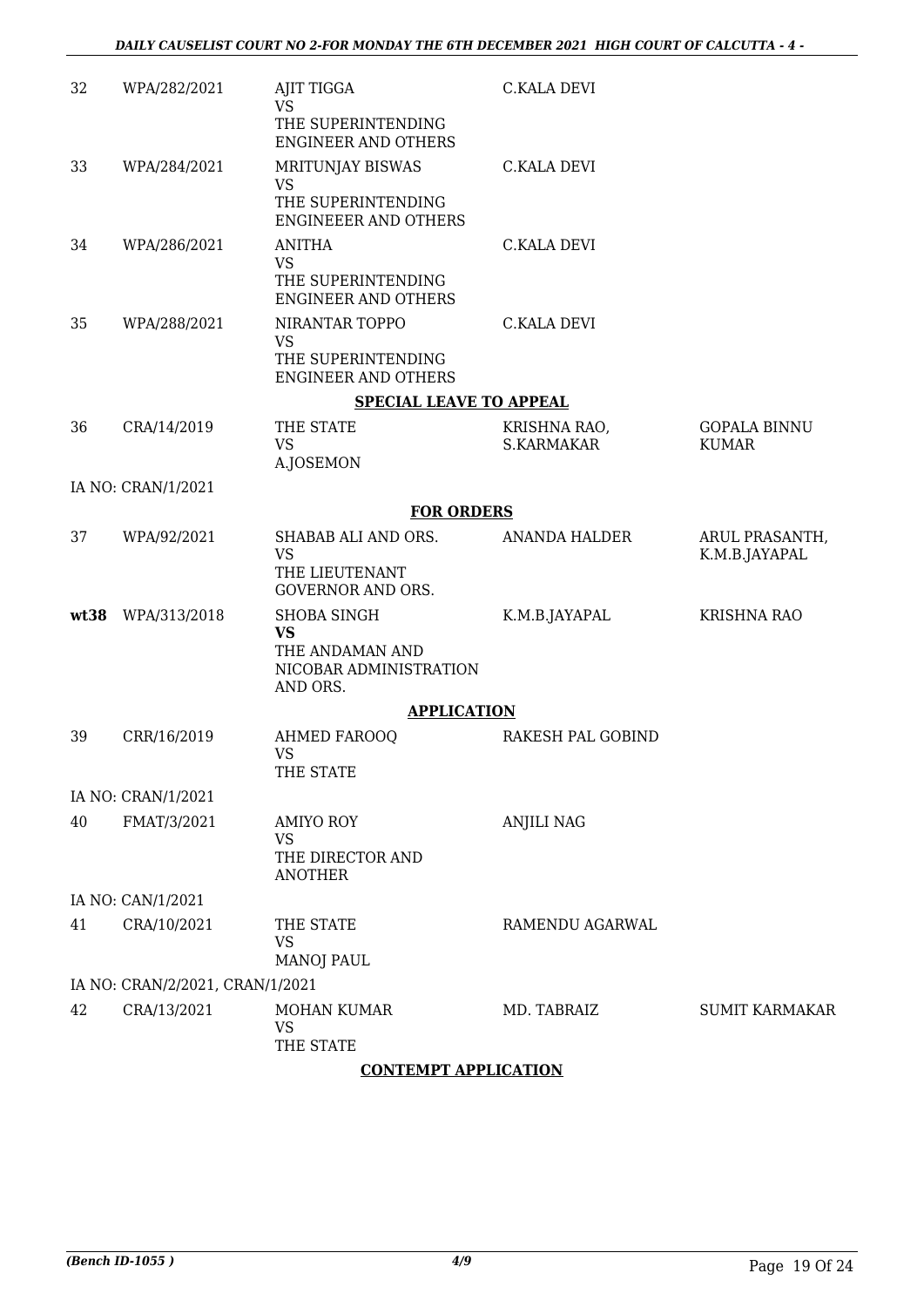| 43   | CPAN/7/2021<br>IN WP 298/2019 | G.SENGUTTUVAN AND ORS.<br>VS<br>SUNIL ANCHIPAKA, THE<br>DEPUTY COMMISSIONER<br>AND ANR.                                           | ANJILI NAG, SHIPRA<br><b>MANDAL</b>   | ARUL PRASANTH                                 |
|------|-------------------------------|-----------------------------------------------------------------------------------------------------------------------------------|---------------------------------------|-----------------------------------------------|
|      |                               | <b>FOR HEARING</b>                                                                                                                |                                       |                                               |
| 44   | WPA/159/2014                  | A.ZAHEED<br><b>VS</b><br>THE ANDAMAN AND<br>NICOBAR ADMINISTRATION<br>AND ORS.                                                    | K.M.B.JAYAPAL, G.MINI                 | <b>ARUL PRASANTH</b>                          |
| 45   | CRA/6/2018                    | THE STATE<br><b>VS</b><br><b>SANDIP KUMAR</b>                                                                                     | KRISHNA RAO, SUMIT<br><b>KARMAKAR</b> | <b>GOPALA BINNU</b><br><b>KUMAR</b>           |
| 46   | WPA/171/2018                  | MULTIPLE AGENCIES<br>PRIVATE LIMITED AND ANR.<br><b>VS</b><br><b>ANDAMAN STATE</b><br><b>COOPERATIVE BANK</b><br>LIMITED AND ORS. | RAKESH PAL GOBIND                     | MOHD. TABRAIZ,<br><b>KRISHNA RAO</b>          |
| 47   | WPA/236/2018                  | <b>EXECUTIVE ENGINEER,</b><br>CONSTRUCTION DIVISION-<br>II, APWD<br><b>VS</b>                                                     | MOHAMMED TABRAIZ                      | <b>GOPALA BINNU</b><br><b>KUMAR</b>           |
| 48   | WPA/283/2018                  | S. PRABHAKARAN AND ORS.<br>VANVIKAS EMPLOYEES<br>ASSOCIATION AND ORS.<br><b>VS</b><br>HE MINISTRY OF HOME<br>AFFAIRS AND ORS.     | <b>G.BINNU KUMAR</b>                  | TULSI LALL,<br>KRISHNA RAO,<br><b>TASNEEM</b> |
| 49   | FMAT/3/2019                   | SABITA DEVI AND ORS.<br>VS<br>THE MANAGER AND ANR.                                                                                | K.M.B.JAYAPAL, G.MINI                 | ARUL PRASANTH,<br><b>ANITHA HEGDE</b>         |
| 50   | SA/7/2019                     | <b>SUKHODA ROY</b><br>VS.<br>ANWESHA SARKAR AND<br>ANR.                                                                           | AJAY KUMAR MANDAL                     | K.M.B.JAYAPAL,<br>G.MINI                      |
| 51   | CRA/12/2019                   | PRADEEP HALDER<br>VS<br>THE STATE                                                                                                 | D. ILANGO AND R.<br>PRADEEP           | <b>KRISHNA RAO</b>                            |
| 52   | CRR/18/2019                   | <b>RUPESH KISHEN</b><br><b>VS</b><br>THE STATE                                                                                    | RAKESH PAL GOBIND                     | <b>SUMIT KARMAKAR</b>                         |
| 53   | CRR/31/2019                   | SHRI. MOHD ASIF<br><b>VS</b><br>SMTI. MUBASHIRA                                                                                   | MRS. KAVITA TEWARI<br><b>RAO</b>      | MS. BABITA DAS                                |
| 54   | WPA/150/2019                  | UTTAM SHIL @ UTTAM<br>SEAL AND ORS.<br><b>VS</b><br>THE LIEUTENANT<br><b>GOVERNOR AND ORS.</b>                                    | <b>ANJILI NAG</b>                     | <b>KRISHNA RAO</b>                            |
| wt55 | WPA/3/2019                    | SHYNI JOSE<br><b>VS</b><br>THE LIEUTENANT<br>GOVERNOR AND ORS.                                                                    | <b>ANJILI NAG</b>                     | <b>KRISHNA RAO</b>                            |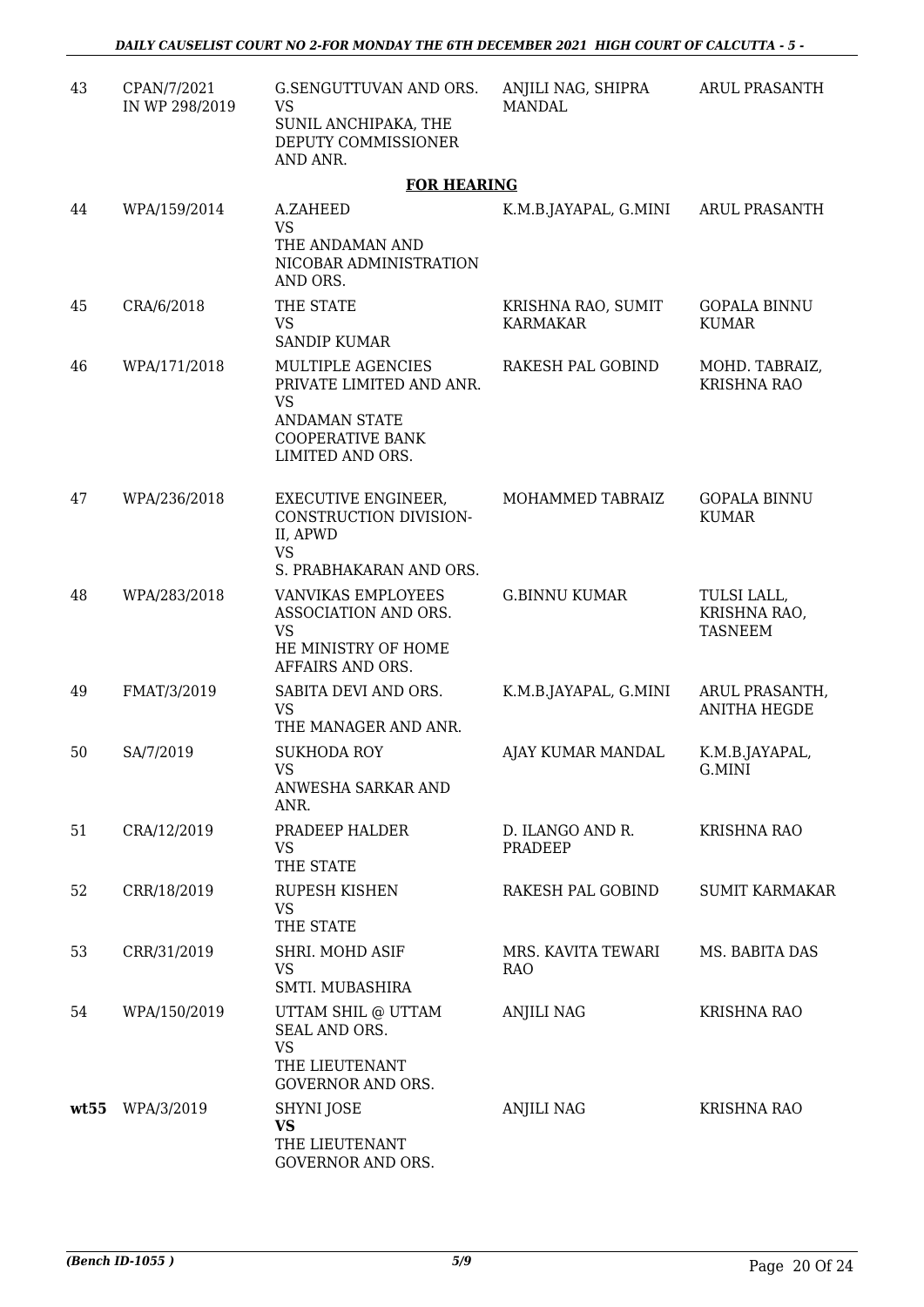| wt56 | WPA/9/2019   | T. SHANMUGAM<br><b>VS</b><br>THE LIEUTENANT<br><b>GOVERNOR AND ORS.</b>                                 | <b>ANJILI NAG</b>                            | <b>KRISHNA RAO</b>                       |
|------|--------------|---------------------------------------------------------------------------------------------------------|----------------------------------------------|------------------------------------------|
| 57   | WPA/200/2019 | M/S. NEW BHARAT<br><b>ENGINEERING WORKS</b><br><b>VS</b>                                                | DEEP CHAIM, KABIR, S.<br><b>AJITH PRASAD</b> | KRISHNA RAO, AJAY<br><b>KUMAR MANDAL</b> |
|      |              | ANDAMAN AND NICOBAR<br><b>ADMINISTRATION AND</b><br>ORS.                                                |                                              |                                          |
| 58   | WPA/209/2019 | R. KAUSHALYA AND ORS.<br><b>VS</b><br>THE UNION OF INDIA AND<br>ORS.                                    | ANJILI NAG, SHIPRA<br><b>MANDAL</b>          | MOHD. TABRAIZ                            |
| 59   | WPA/226/2019 | <b>ANDAMAN TIMBER</b><br><b>INDUSTRIES LIMITED</b><br><b>VS</b><br>THE CHIEF SECRETARY<br>AND ORS.      | K.M.B.JAYAPAL, G.MINI                        | <b>VIKAS TEWARY</b>                      |
| 60   | WPA/238/2019 | SMTI. PRIYA MINJ<br><b>VS</b><br>THE ANDAMAN AND<br>NICOBAR ADMINISTRATION<br>AND ANR.                  | K. M. B. JAYAPAL                             | <b>VIKAS TEWARY</b>                      |
| 61   | WPA/243/2019 | KARTICK AND ORS.<br><b>VS</b><br>THE LIEUTENANT<br><b>GOVERNOR AND ORS.</b>                             | ANJILI NAG, SHIPRA<br><b>MANDAL</b>          | <b>RAMENDU</b><br><b>AGARWAL</b>         |
| 62   | WPA/248/2019 | A.SUNDAR<br><b>VS</b><br>THE HONBLE LIEUTENANT<br><b>GOVERNOR AND ORS.</b>                              | <b>GOPALA BINNU KUMAR</b>                    | M.P.KAMARAJ                              |
| 63   | WPA/267/2019 | THE GENERAL MANAGER,<br>ANIIDCO LTD.<br><b>VS</b><br>Y. JOHN AND ORS.                                   | ANJILI NAG, R.PRADEEP                        | <b>GOPALA BINNU</b><br><b>KUMAR</b>      |
| 64   | WPA/287/2019 | ISLAND TRAVELS PVT. LTD.<br>VS<br>THE ANDAMAN AND<br>NICOBAR ADMINISTRATION<br>AND ORS.                 | DEEP CHAIM KABIR,<br><b>AJITH PRASAD</b>     | KRISHNA RAO,<br><b>ANJILI NAG</b>        |
| 65   | WPA/289/2019 | YOHANNAN SAJEEVAN AND<br>ANR.<br><b>VS</b><br>ANDAMAN AND NICOBR<br><b>ADMINISTRATION</b>               | DEEP CHAIM KABIR,<br><b>AJIT PRASAD</b>      | <b>KRISHNA RAO</b>                       |
| 66   | WPA/329/2019 | TOURIST WORKERS UNION<br>AND ANR.<br><b>VS</b><br>THE ANDAMAN AND<br>NICOBAR ADMINISTRATION<br>AND ORS. | GOPALA BINNU KUMAR                           | V.TIWARI, ANJILI<br><b>NAG</b>           |
| 67   | SAT/1/2020   | M. T. SAIDU AND ORS.<br><b>VS</b><br>M/S. ANDAMAN TIMBER<br>INDUSTRIES LIMITED AND<br>ANR.              | K. VIJAY KUMAR                               | K. M. B JAYAPAL                          |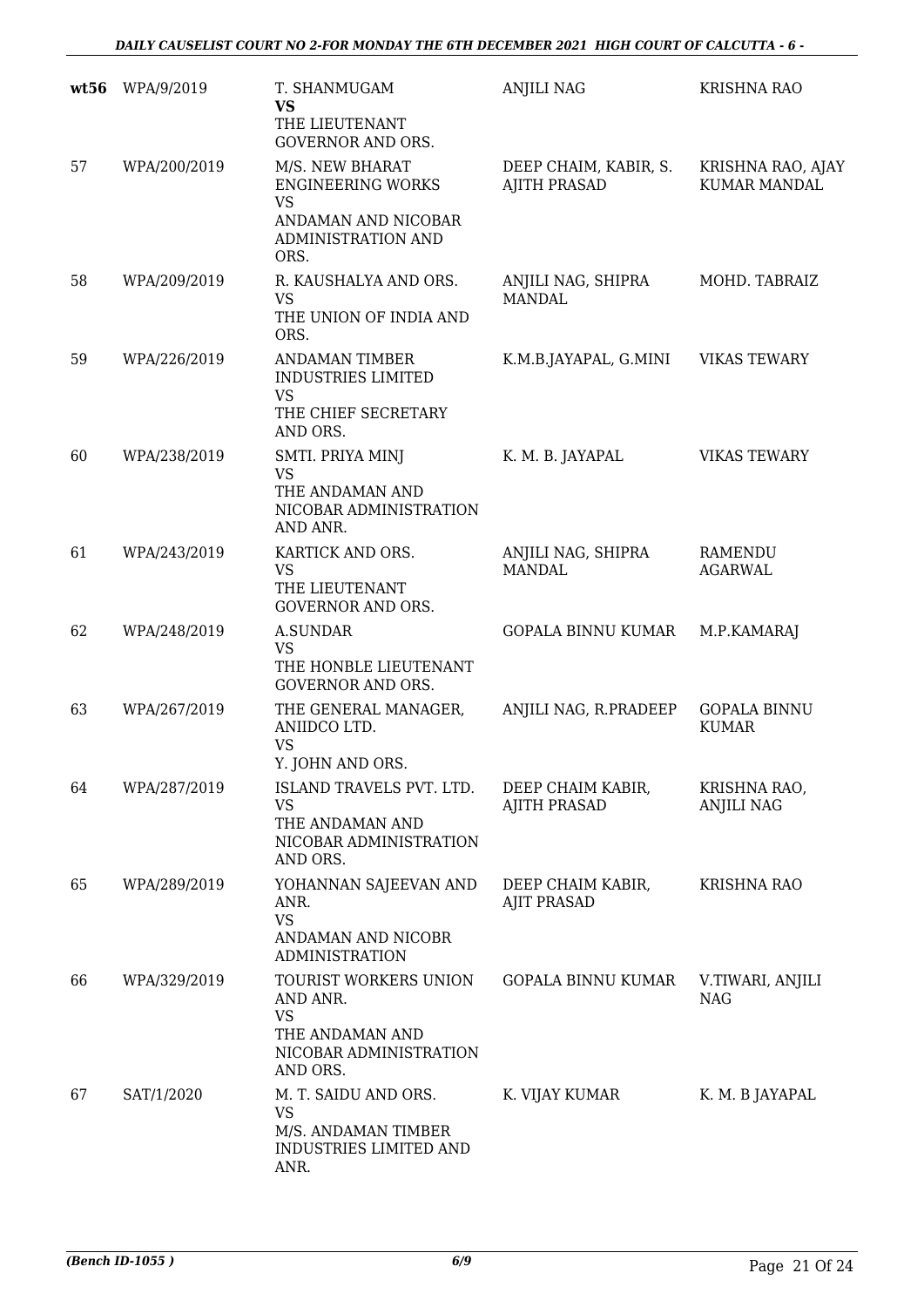### *DAILY CAUSELIST COURT NO 2-FOR MONDAY THE 6TH DECEMBER 2021 HIGH COURT OF CALCUTTA - 7 -*

| 68   | FMA/1/2020        | ARPITA GHOSH<br>VS<br>SHIV PRASAD AND ANR.                                                                                                               | MR. KRISHNA RAO              | S.C.MISHRA                               |
|------|-------------------|----------------------------------------------------------------------------------------------------------------------------------------------------------|------------------------------|------------------------------------------|
| 69   | SAT/7/2020        | KALAIARASAN AND ORS.<br><b>VS</b><br>ASIF ALI AND ORS.                                                                                                   | <b>ANJILI NAG</b>            | KMB JAYAPAL                              |
| 70   | WPA/34/2020       | SMTI. REBA MONDAL<br><b>VS</b><br>THE UNION OF INDIA AND<br>ORS.                                                                                         | <b>ANANDA HALDER</b>         | <b>KRISHNA RAO</b>                       |
| 71   | WPA/52/2020       | P.KANNAN<br><b>VS</b><br>THE UNION OF INDIA AND<br>ORS.                                                                                                  | K.M.B.JAYAPAL                | KRISHNA RAO, AJAY<br><b>KUMAR MANDAL</b> |
| 72   | WPA/61/2020       | THE ANDAMAN AND<br><b>NICOBAR</b><br>ADMINISTRATION,<br>VS<br>PONDICHERRY UNIVERSITY                                                                     | MAHESHWAR LALL,<br>S.SAMANTA | RAJINDER SINGH,<br><b>TULSI LALL</b>     |
|      | IA NO: CAN/1/2021 |                                                                                                                                                          |                              |                                          |
| 73   | WPA/90/2020       | S. SHANMUGANATHAN<br><b>VS</b><br>ANDAMAN NICOBAR<br><b>ISLANDS INTEGRATED</b><br><b>DEVELOPMENT</b><br><b>CORPORATION LIMITED</b><br>(ANIIDCO) AND ANR. | <b>GOPALA BINU KUMAR</b>     | <b>ANJILI NAG</b>                        |
| 74   | WPA/95/2020       | <b>ANITA XESS</b><br><b>VS</b><br>THE UNION OF INDIA AND<br>ORS.                                                                                         | <b>GOPALA BINNU KUMAR</b>    |                                          |
| 75   | WPA/97/2020       | P.YADAVA RAO<br><b>VS</b><br>THE UNION OF INDIA AND<br>ORS.                                                                                              | GOPALA BINNU KUMAR           | KRISHNA RAO, AJAY<br><b>KUMAR MANDAL</b> |
| 76   | WPA/105/2020      | PREM KISHEN<br>VS<br>THE ANDAMAN AND<br>NICOBAR ADMINISTRATION<br>AND ORS.                                                                               | K.M.B.JAYAPAL, G.MINI        | <b>KRISHNA RAO</b>                       |
| wt77 | WPA/103/2020      | <b>HARISH KISHEN</b><br><b>VS</b><br>THE ANDAMAN AND<br>NICOBAR ADMINISTRATION<br>AND ORS.                                                               | K.M.B.JAYAPAL, G.MINI        | <b>KRISHNA RAO</b>                       |
|      | wt78 WPA/104/2020 | <b>RAM KISHEN</b><br><b>VS</b><br>THE ANDAMAN AND<br>NICOBAR ADMINISTRATION<br>AND ORS.                                                                  | K.M.B.JAYAPAL, G.MINI        | <b>KRISHNA RAO</b>                       |
| wt79 | WPA/106/2020      | PERNITA DEVI<br><b>VS</b><br>THE ANDAMAN AND<br>NICOBAR ADMINISTRATION<br>AND ORS.                                                                       | K.M.B.JAYAPAL, G.MINI        | <b>KRISHNA RAO</b>                       |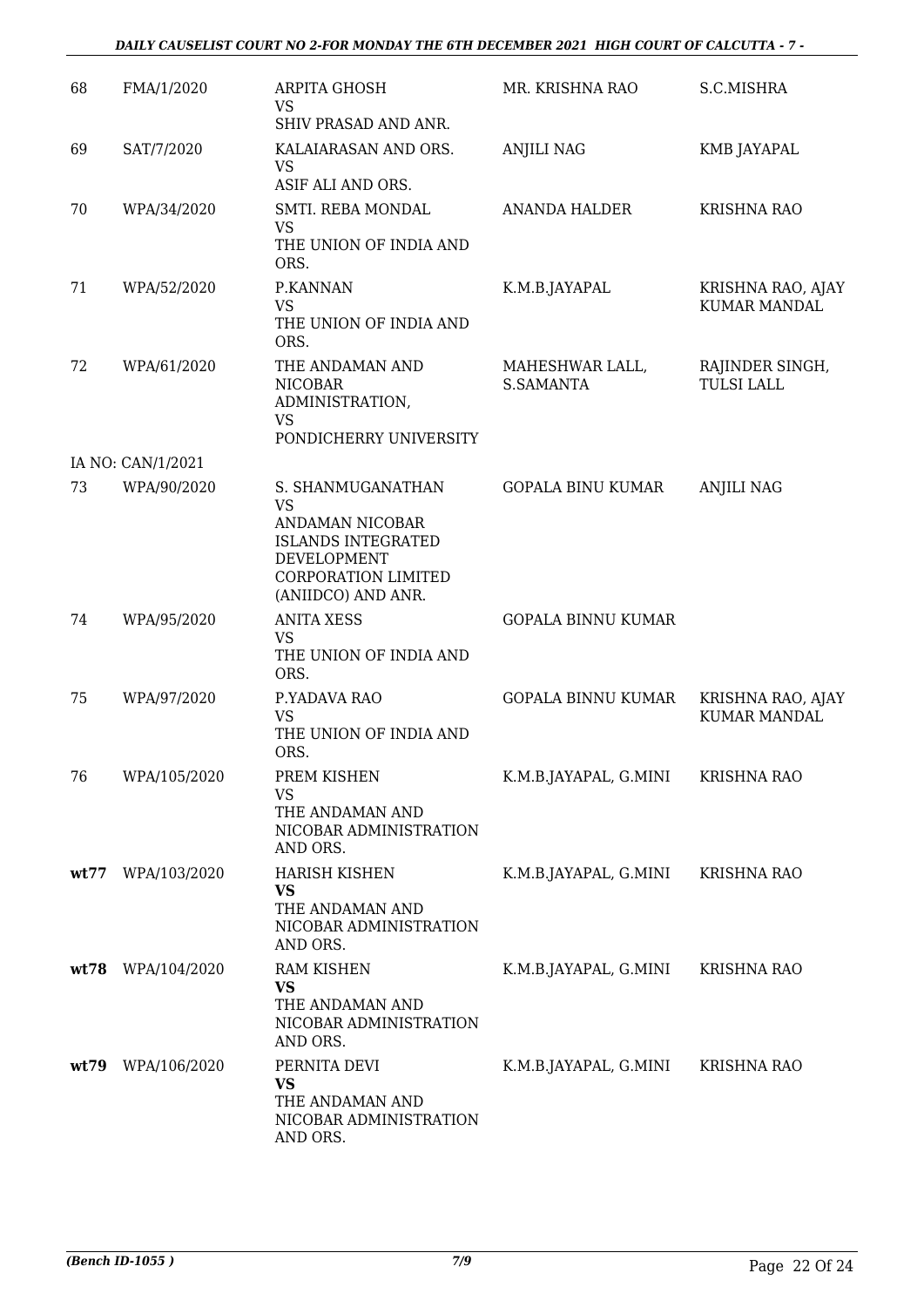| wt80 | WPA/110/2020  | <b>KHATHIJA</b><br><b>VS</b><br>THE UNION OF INDIA AND                                            | K.M.B.JAYAPAL             | <b>KRISHNA RAO</b>                           |
|------|---------------|---------------------------------------------------------------------------------------------------|---------------------------|----------------------------------------------|
|      |               | ORS.                                                                                              |                           |                                              |
| wt81 | WPA/70/2021   | HAR JEEVAN RAM<br><b>VS</b><br>THE LIEUTENANT<br><b>GOVERNOR AND ORS.</b>                         | K.M.B.JAYAPAL             | K.M.B.JAYAPAL                                |
| wt82 | WPA/71/2021   | PREM KISHEN<br><b>VS</b><br>THE ANDAMAN AND<br>NICOBAR ADMINISTRATION<br>AND ORS.                 | K.M.B.JAYAPAL             | <b>KRISHNA RAO</b>                           |
| wt83 | WPA/72/2021   | <b>HARISH KISHEN</b><br><b>VS</b><br>THE ANDAMAN AND<br>NICOBAR ADMINISTRATION<br>AND ORS.        | K.M.B. JAYAPAL            | <b>KRISHNA RAO</b>                           |
| 84   | WPA/107/2020  | THE EXECUTIVE ENGINEER<br>VS<br>S.MANOHARI AND ORS.                                               | <b>V.TIWARI</b>           | <b>G.BINNU KUMAR</b>                         |
| wt85 | WPA/117/2020  | S.MANOHARI AND ORS.<br><b>VS</b><br>THE EXECUTIVE<br>ENGINEER, PORT BLAIR<br>NORTH DIVISION, APWD | <b>GOPALA BINNU KUMAR</b> | V.TIWARI                                     |
| 86   | WPA/109/2020  | <b>SASI KALA</b><br><b>VS</b><br>THE UNION OF INDIA AND<br>ORS.                                   | K.M.B.JAYAPAL, G.MINI     | <b>KRISHNA RAO</b>                           |
| 87   | WPA/119/2020  | <b>LALTA PRASAD</b><br>VS<br>THE LIEUTENANT<br><b>GOVERNOR AND ORS.</b>                           | <b>ANANDA HALDER</b>      | KRISHNA RAO,<br>A.K.MANDAL,<br>K.M.B.JAYAPAL |
| 88   | WPA/122/2020  | S. K. MONIRUL ALI<br><b>VS</b><br>THE LT. GOVERNOR AND<br>ORS.                                    | MOHAMMED TABRAIZ          | <b>KRISHNA RAO</b>                           |
| 89   | WPA/124/2020  | M.KRISHNAN<br><b>VS</b><br>THE LIEUTENANT<br><b>GOVERNOR AND ORS.</b>                             | MOHD. TABRAIZ             | <b>ARUL PRASANTH</b>                         |
| 90   | WPA/137/2020  | MOHD. NASRULLAH<br><b>VS</b><br>THE COMMISSIONER,<br><b>GOOD AND SERVICE TAX</b><br>AND ORS.      | ANANDA HALDER             | KRISHNA RAO,<br>A.K.MANDAL                   |
| 91   | WPA/3052/2020 | PEARLESCENT MERITECH<br>PVT. LTD. AND ANR.<br><b>VS</b><br>UNION OF INDIA AND ORS.                | <b>ANJILI NAG</b>         | V.TIWARI                                     |
| 92   | CRA/1/2021    | <b>SAMEER MONDAL</b><br>VS<br>THE STATE                                                           | <b>GOPALA BINNU KUMAR</b> |                                              |